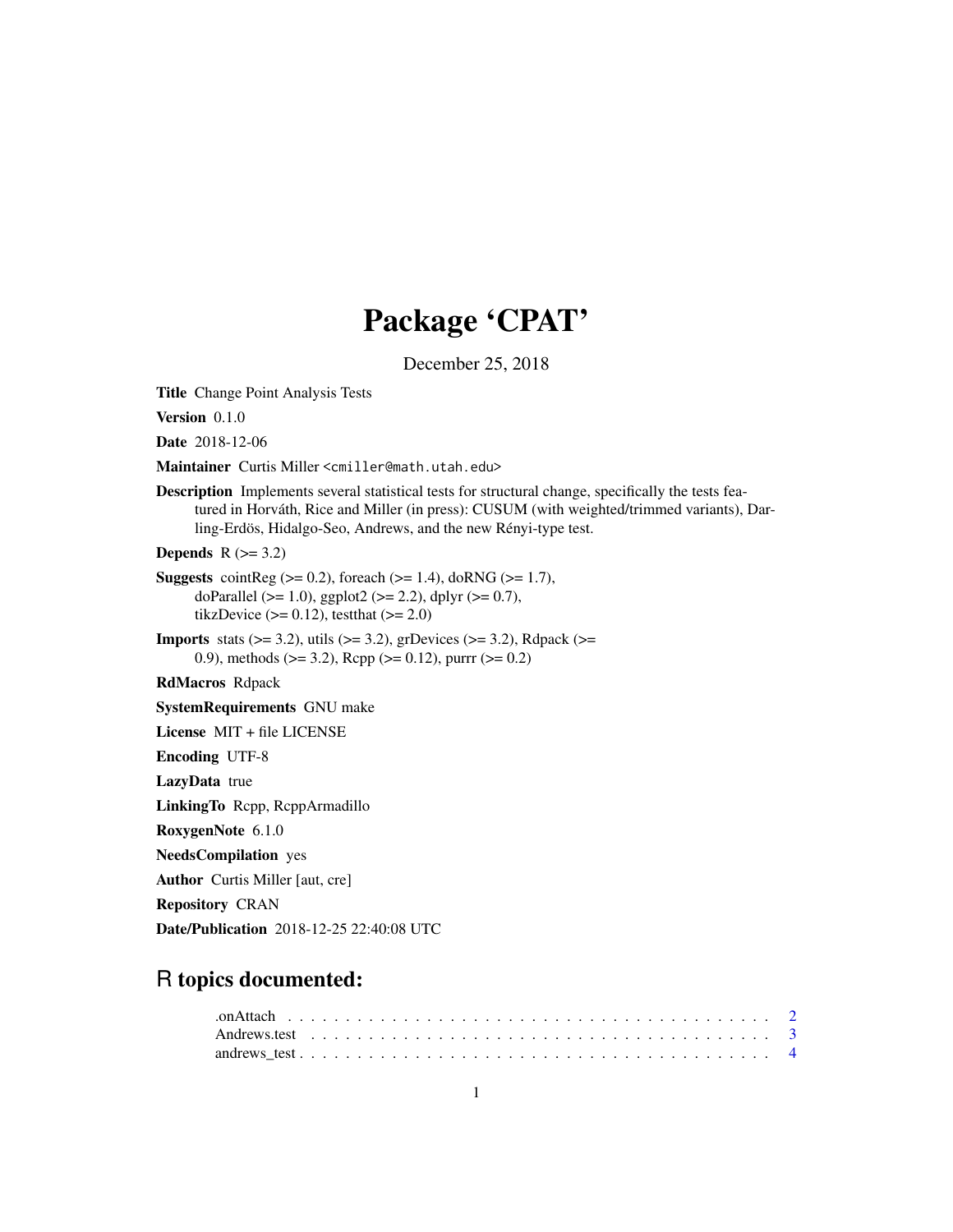# .onAttach

<span id="page-1-0"></span>

|           | $\overline{4}$ |
|-----------|----------------|
| banks     | 5              |
|           | 6              |
|           | 6              |
|           | $\overline{7}$ |
| DE.test   | 8              |
| dZn       | 9              |
|           | 9              |
|           | 10             |
|           | 11             |
| HR test   | 12             |
|           | 13             |
|           | 14             |
|           | 14             |
|           | 15             |
| pZn       | 15             |
|           | 16             |
|           | 16             |
|           | 17             |
|           | 17             |
|           | 18             |
|           | 19             |
|           | 20             |
|           | 22             |
|           | 22             |
| $\sin Zn$ | 24             |
|           | 25             |
|           | 26             |
|           | 27             |
| stat Vn   | 29             |
|           | 31             |
|           | 32             |
|           | 33             |
|           |                |
|           | 34             |

# **Index**

```
.onAttach
```
Package Attach Hook Function

# $\begin{minipage}[c]{0.4\linewidth} \textbf{Description} \end{minipage} \vspace{-0.3cm}$

Hook triggered when package attached

# **Usage**

.onAttach(lib, pkg)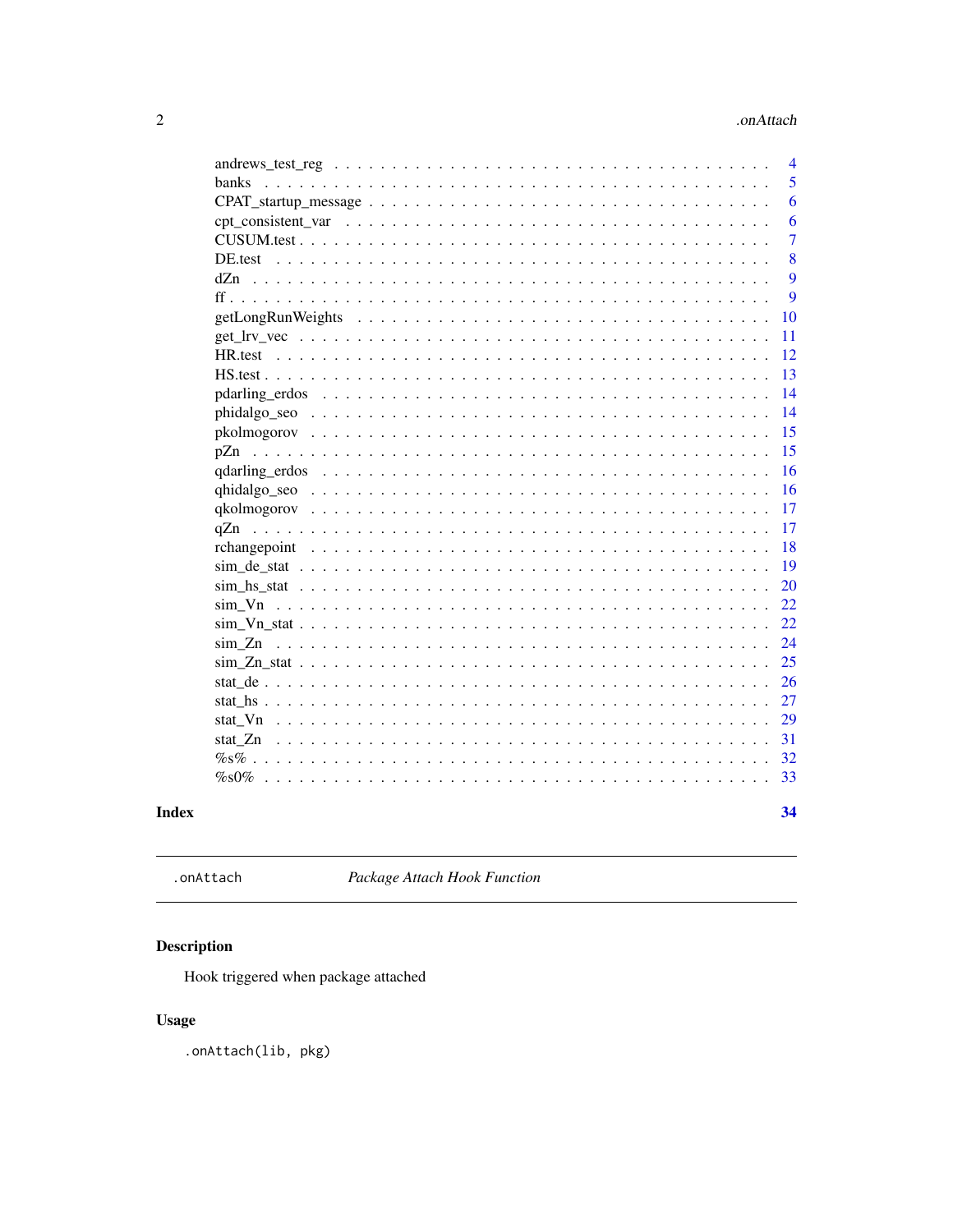#### <span id="page-2-0"></span>Andrews.test 3

#### Arguments

| lib | a character string giving the library directory where the package defining the<br>namespace was found |
|-----|-------------------------------------------------------------------------------------------------------|
| pkg | a character string giving the name of the package                                                     |

#### Examples

```
CPAT:::.onAttach(.libPaths()[1], "CPAT")
```
Andrews.test *Andrews' Test for End-of-Sample Structural Change*

# Description

Performs Andrews' test for end-of-sample structural change, as described in (Andrews 2003). This function works for both univariate and multivariate data depending on the nature of x and whether formula is specified. This function is thus an interface to [andrews\\_test](#page-3-1) and [andrews\\_test\\_reg](#page-3-2); see the documentation of those functions for more details.

# Usage

Andrews.test $(x, M,$  formula = NULL)

#### Arguments

| $\mathsf{x}$ | Data to test for change in mean (either a vector or data, frame)  |
|--------------|-------------------------------------------------------------------|
| M            | Numeric index of the location of the first potential change point |
| formula      | The regression formula, which will be passed to lm                |

#### Value

A htest-class object containing the results of the test

#### References

Andrews DWK (2003). "End-of-Sample Instability Tests." *Econometrica*, 71(6), 1661–1694. ISSN 00129682, 14680262, <https://www.jstor.org/stable/1555535>.

```
Andrews.test(rnorm(1000), M = 900)
x <- rnorm(1000)
y \le -1 + 2 \times x + \text{norm}(1000)df \leftarrow data.frame(x, y)Andrews.test(df, y \sim x, M = 900)
```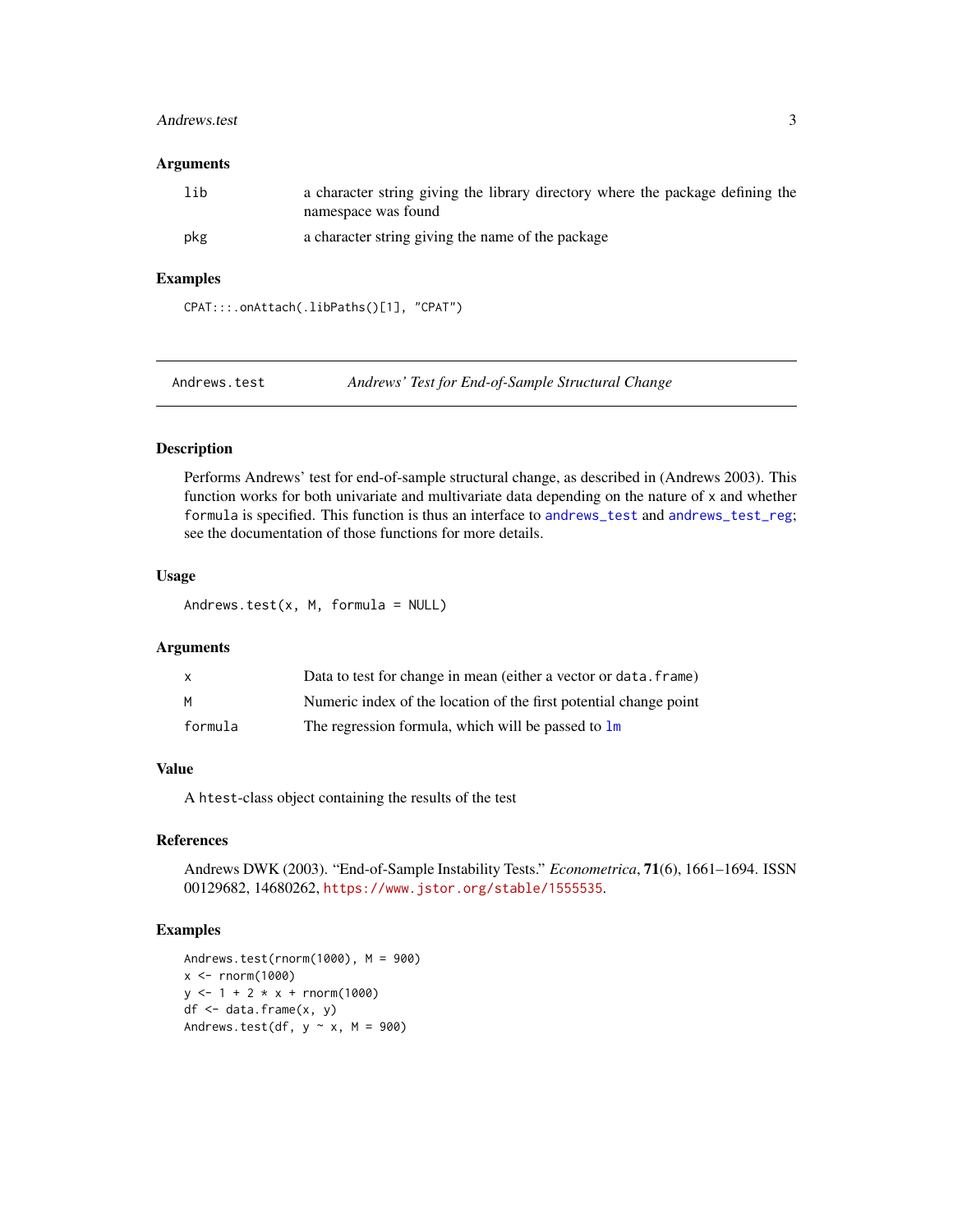<span id="page-3-1"></span><span id="page-3-0"></span>

This implements Andrews' test for end-of-sample change, as described by Andrews (2003). This test was derived for detecting a change in univariate data. See (Andrews 2003) for a description of the test.

#### Usage

 $andrews_test(x, M, pval = TRUE, stat = TRUE)$ 

#### Arguments

|      | Vector of the data to test                                        |
|------|-------------------------------------------------------------------|
| м    | Numeric index of the location of the first potential change point |
| pval | If TRUE, return a p-value                                         |
| stat | If TRUE, return a test statistic                                  |

#### Value

If both pval and stat are TRUE, a list containing both; otherwise, a number for one or the other, depending on which is TRUE

#### References

Andrews DWK (2003). "End-of-Sample Instability Tests." *Econometrica*, 71(6), 1661–1694. ISSN 00129682, 14680262, <https://www.jstor.org/stable/1555535>.

#### Examples

CPAT:::andrews\_test(rnorm(1000), M = 900)

<span id="page-3-2"></span>andrews\_test\_reg *Multivariate Andrews' Test for End-of-Sample Structural Change*

# Description

This implements Andrews' test for end-of-sample change, as described by Andrews (2003). This test was derived for detecting a change in multivarate data, aso originally described. See (Andrews 2003) for a description of the test.

#### Usage

```
andrews_test_reg(formula, data, M, pval = TRUE, stat = TRUE)
```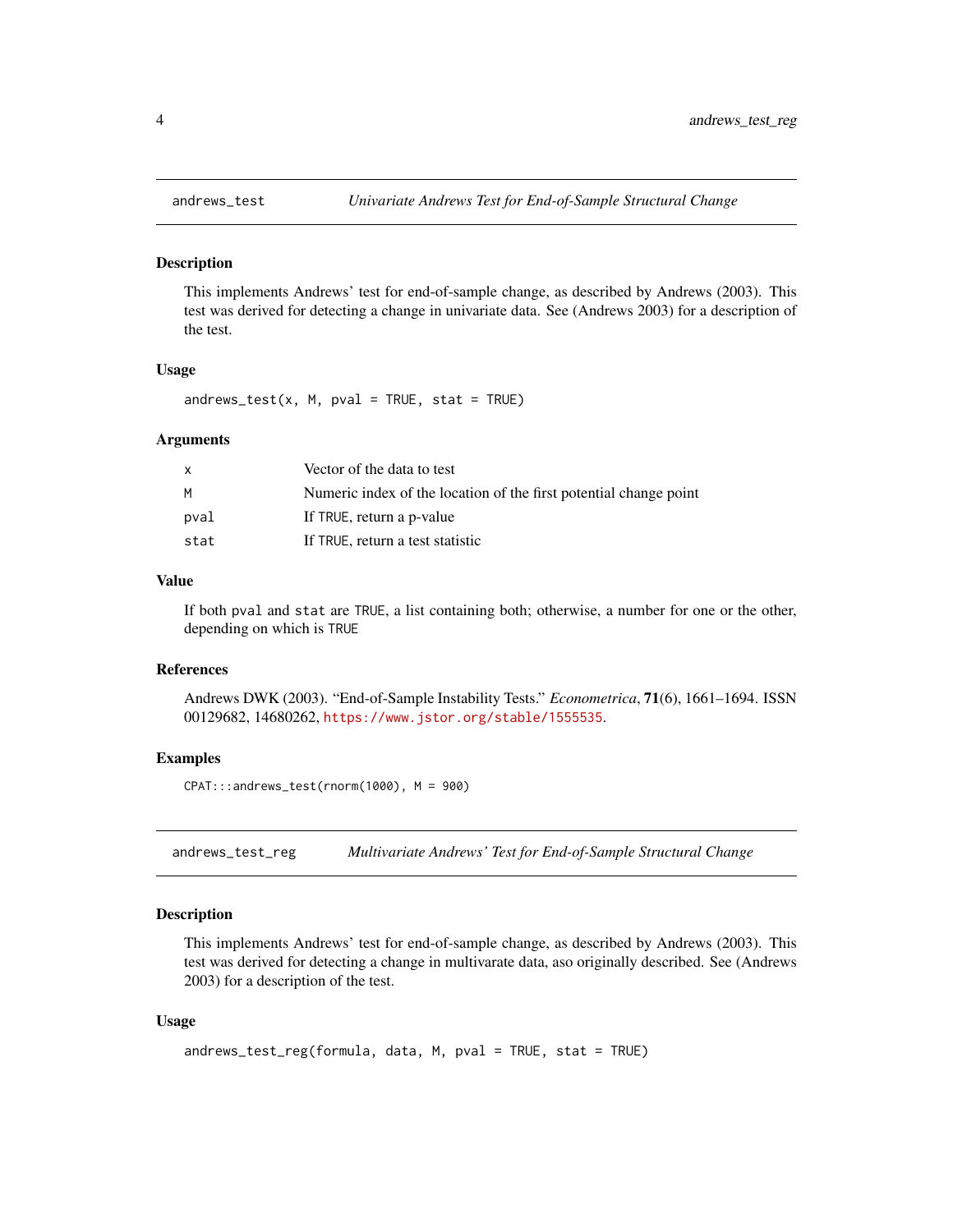#### <span id="page-4-0"></span>banks 5

#### Arguments

| formula | The regression formula, which will be passed to $\text{Im}$       |
|---------|-------------------------------------------------------------------|
| data    | data. frame containing the data                                   |
| м       | Numeric index of the location of the first potential change point |
| pval    | If TRUE, return a p-value                                         |
| stat    | If TRUE, return a test statistic                                  |

# Value

If both pval and stat are TRUE, a list containing both; otherwise, a number for one or the other, depending on which is TRUE

#### References

Andrews DWK (2003). "End-of-Sample Instability Tests." *Econometrica*, 71(6), 1661–1694. ISSN 00129682, 14680262, <https://www.jstor.org/stable/1555535>.

#### Examples

```
x <- rnorm(1000)
y \le -1 + 2 \times x + \text{rnorm}(1000)df \leftarrow data.frame(x, y)CPAT:::andrews_test_reg(y \sim x, data = df, M = 900)
```
banks *Bank Portfolio Returns*

#### Description

Data set representing the returns of an industry portfolio representing the banking industry based on company four-digit SIC codes, obtained from the data library maintained by Kenneth French. Data ranges from July 1, 1926 to October 31, 2017.

#### Usage

banks

# Format

A data frame with 24099 rows and 1 variable:

Banks The return of a portfolio representing the banking industry

Row names are dates in YYYY-MM-DD format.

#### Source

[http://mba.tuck.dartmouth.edu/pages/faculty/ken.french/data\\_library.html](http://mba.tuck.dartmouth.edu/pages/faculty/ken.french/data_library.html)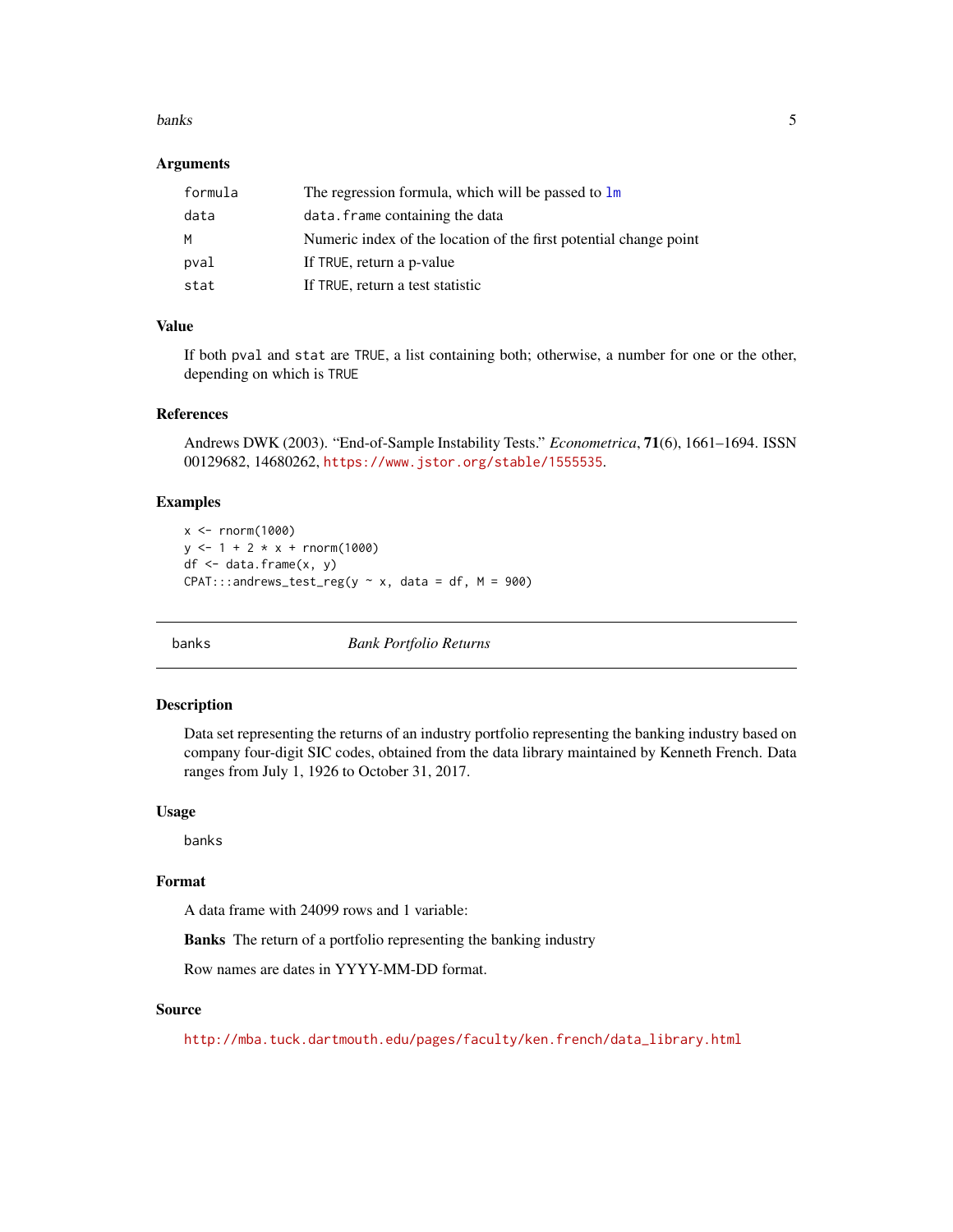<span id="page-5-0"></span>CPAT\_startup\_message *Create Package Startup Message*

# Description

Makes package startup message.

#### Usage

```
CPAT_startup_message()
```
#### Examples

CPAT:::CPAT\_startup\_message()

cpt\_consistent\_var *Variance Estimation Consistent Under Change*

# Description

Estimate the variance (using the sum of squared errors) with an estimator that is consistent when the mean changes at a known point.

# Usage

cpt\_consistent\_var(x, k)

#### Arguments

| A numeric vector for the data set                         |
|-----------------------------------------------------------|
| The potential change point at which the data set is split |

#### Details

This is the estimator

$$
\hat{\sigma}_{T,t}^2 = T^{-1} \left( \sum_{s=1}^t (X_s - \bar{X}_t)^2 + \sum_{s=t+1}^T (X_s - \tilde{X}_{T-t})^2 \right)
$$

where  $\bar{X}_t = t^{-1} \sum_{s=1}^t X_s$  and  $\tilde{X}_{T-t} = (T-t)^{-1} \sum_{s=t+1}^T X_s$ . In this implementation, T is computed automatically as length(x) and k corresponds to  $t$ , a potential change point.

#### Value

The estimated change-consistent variance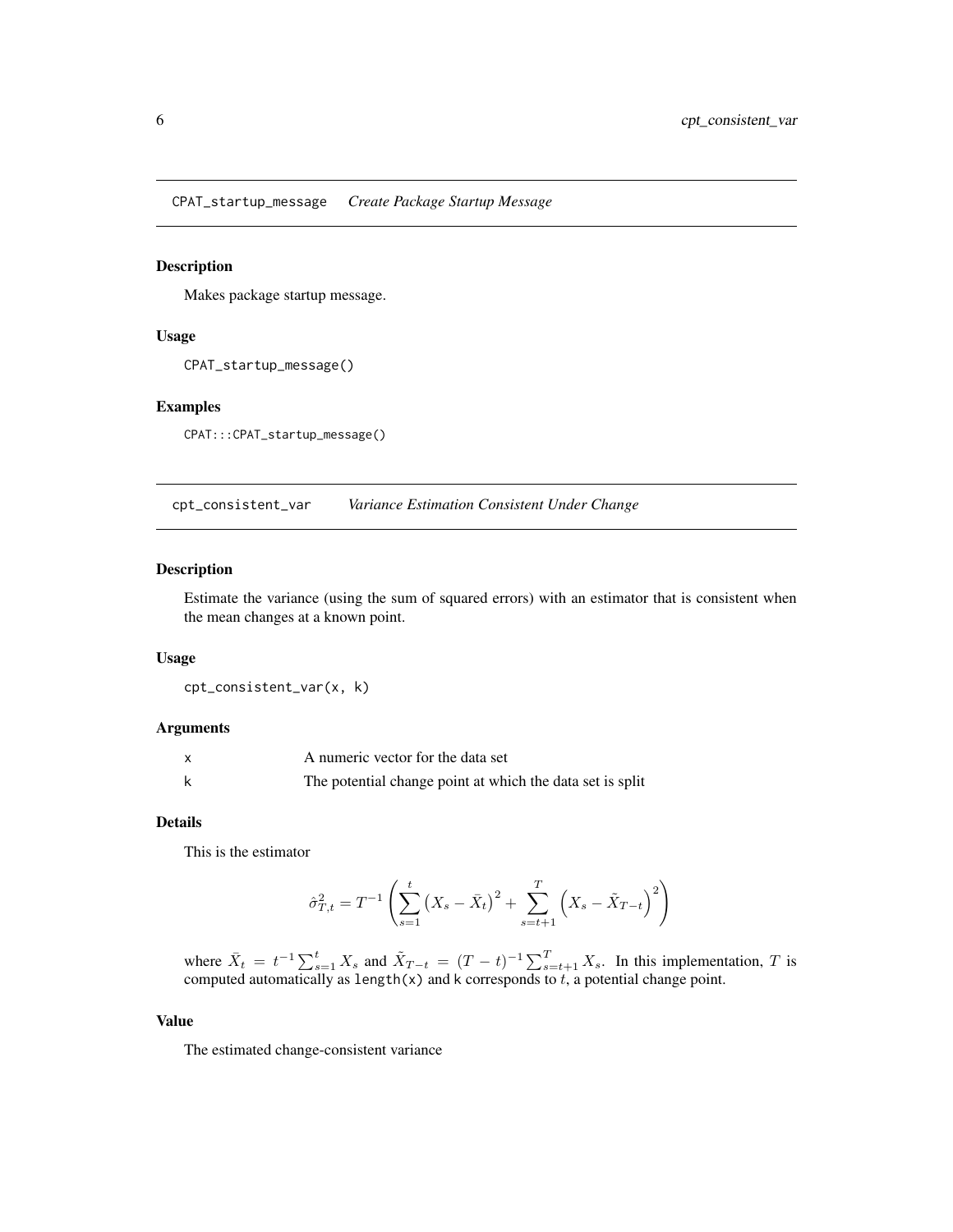### <span id="page-6-0"></span>CUSUM.test 7

# Examples

```
CPATH::cpt\_consistent\_var(c(rnorm(500, mean = 0), rnorm(500, mean = 1)), k = 500)
```

| CUSUM Test<br>CUSUM.test |
|--------------------------|
|--------------------------|

# Description

Performs the (univariate) CUSUM test for change in mean, as described in (Rice et al. ). This is effectively an interface to [stat\\_Vn](#page-28-1); see its documentation for more details. p-values are computed using [pkolmogorov](#page-14-1), which represents the limiting distribution of the statistic under the null hypothesis.

# Usage

```
CUSUM.test(x, use_kernel_var = FALSE, stat_plot = FALSE,
 kernel = "ba", bandwidth = "and")
```
# Arguments

| X         | Data to test for change in mean                                                                                                                                                                                                                                                                        |
|-----------|--------------------------------------------------------------------------------------------------------------------------------------------------------------------------------------------------------------------------------------------------------------------------------------------------------|
|           | use_kernel_var Set to TRUE to use kernel methods for long-run variance estimation (typically<br>used when the data is believed to be correlated); if FALSE, then the long-run vari-                                                                                                                    |
|           | ance is estimated using $\hat{\sigma}_{T,t}^2 = T^{-1} \left( \sum_{s=1}^t (X_s - \bar{X}_t)^2 + \sum_{s=t+1}^T (X_s - \tilde{X}_{T-t})^2 \right),$                                                                                                                                                    |
|           | where $\bar{X}_t = t^{-1} \sum_{s=1}^t X_s$ and $\tilde{X}_{T-t} = (T-t)^{-1} \sum_{s=t+1}^T X_s$                                                                                                                                                                                                      |
| stat_plot | Whether to create a plot of the values of the statistic at all potential change points                                                                                                                                                                                                                 |
| kernel    | If character, the identifier of the kernel function as used in <b>cointReg</b> (see getLongRunVar);<br>if function, the kernel function to be used for long-run variance estimation (de-<br>fault is the Bartlett kernel in coint Reg)                                                                 |
| bandwidth | If character, the identifier for how to compute the bandwidth as defined in <b>coin-</b><br><b>tReg</b> (see getBandwidth); if function, a function to use for computing the band-<br>width; if numeric, the bandwidth value to use (the default is to use Andrews'<br>method, as used in $cointReg$ ) |

#### Value

A htest-class object containing the results of the test

#### References

Rice G, Miller C, Horváth L (????). "A new class of change point test of Rényi type." in-press.

```
CUSUM.test(rnorm(1000))
CUSUM.test(rnorm(1000), use_kernel_var = TRUE, kernel = "bo",
           bandwidth = "nw")
```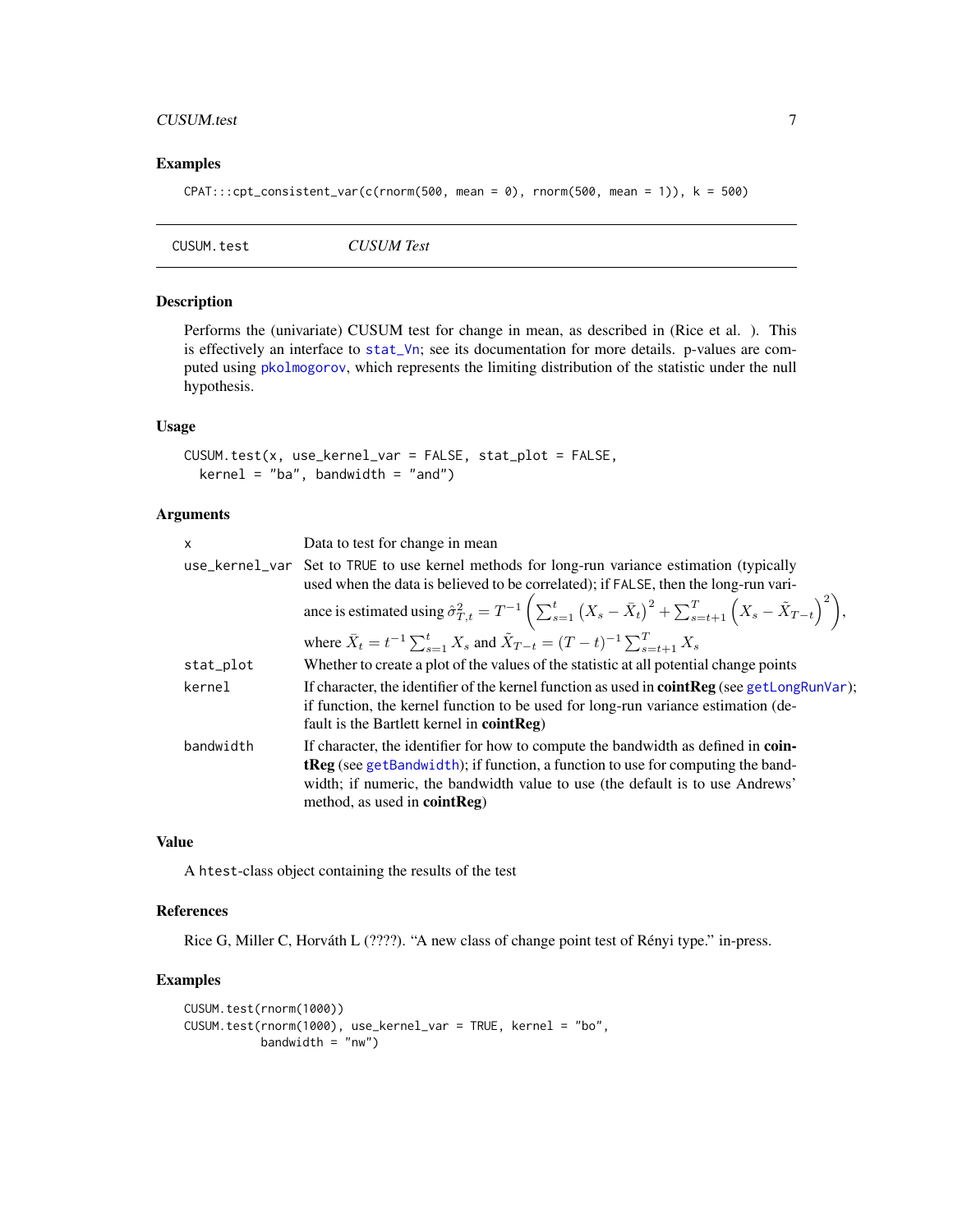<span id="page-7-0"></span>Performs the (univariate) Darling-Erdös test for change in mean, as described in (Rice et al. ). This is effectively an interface to [stat\\_de](#page-25-1); see its documentation for more details. p-values are computed using [pdarling\\_erdos](#page-13-1), which represents the limiting distribution of the test statistic under the null hypothesis when a and b are chosen appropriately. (Change those parameters at your own risk!)

#### Usage

```
DE.test(x, a = log, b = log, use\_kernel\_var = FALSE,stat_plot = FALSE, kernel = "ba", bandwidth = "and")
```
# Arguments

| Data to test for change in mean                                                                                                                                                                                                                                                                 |
|-------------------------------------------------------------------------------------------------------------------------------------------------------------------------------------------------------------------------------------------------------------------------------------------------|
| The function that will be composed with $l(x) = (2 \log x)^{1/2}$                                                                                                                                                                                                                               |
| The function that will be composed with $u(x) = 2 \log x + \frac{1}{2} \log \log x - \frac{1}{2} \log \pi$                                                                                                                                                                                      |
| use_kernel_var Set to TRUE to use kernel methods for long-run variance estimation (typically<br>used when the data is believed to be correlated); if FALSE, then the long-run vari-                                                                                                             |
| ance is estimated using $\hat{\sigma}_{T,t}^2 = T^{-1} \left( \sum_{s=1}^t (X_s - \bar{X}_t)^2 + \sum_{s=t+1}^T (X_s - \tilde{X}_{T-t})^2 \right),$                                                                                                                                             |
| where $\bar{X}_t = t^{-1} \sum_{s=1}^t X_s$ and $\tilde{X}_{T-t} = (T-t)^{-1} \sum_{s=t+1}^T X_s$                                                                                                                                                                                               |
| Whether to create a plot of the values of the statistic at all potential change points                                                                                                                                                                                                          |
| If character, the identifier of the kernel function as used in <b>coint Reg</b> (see getLongRunVar);<br>if function, the kernel function to be used for long-run variance estimation (de-<br>fault is the Bartlett kernel in cointReg)                                                          |
| If character, the identifier for how to compute the bandwidth as defined in coin-<br><b>tReg</b> (see getBandwidth); if function, a function to use for computing the band-<br>width; if numeric, the bandwidth value to use (the default is to use Andrews'<br>method, as used in $cointReg$ ) |
|                                                                                                                                                                                                                                                                                                 |

### Value

A htest-class object containing the results of the test

# References

Rice G, Miller C, Horváth L (????). "A new class of change point test of Rényi type." in-press.

```
DE.test(rnorm(1000))
DE.test(rnorm(1000), use_kernel_var = TRUE, kernel = "bo", bandwidth = "nw")
```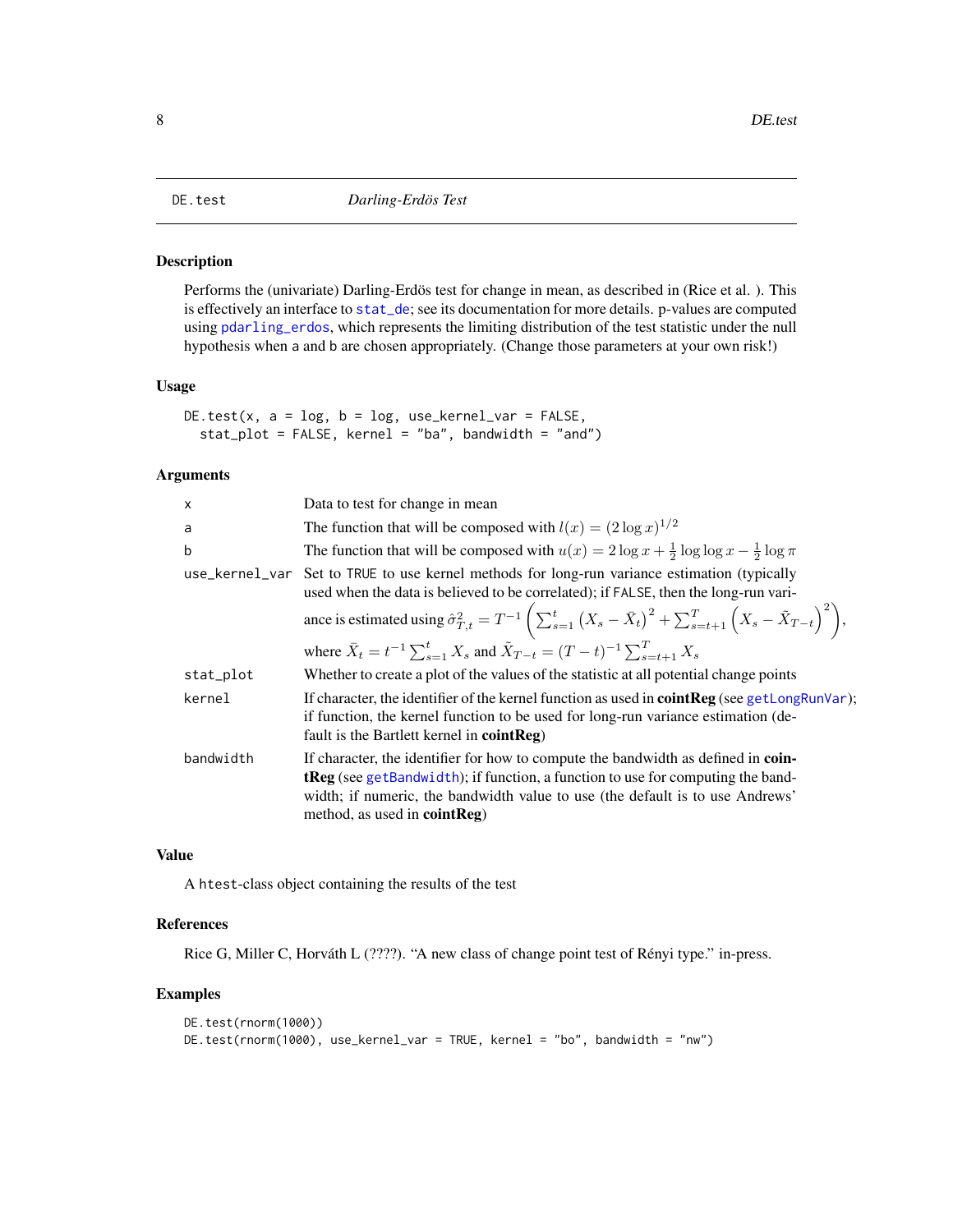<span id="page-8-0"></span>

Function for computing the value of the density function of the limiting distribution of the Rényitype statistic.

#### Usage

dZn(x, summands = NULL)

# Arguments

| X.       | Point at which to evaluate the density function (note that this parameter is not<br>vectorized) |
|----------|-------------------------------------------------------------------------------------------------|
| summands | Number of summands to use in summation (the default should be machine ac-<br>curate)            |

### Value

Value of the density function at  $x$ 

# Examples

CPAT:::dZn(1)

ff *Fama-French Five Factors*

# Description

Data set containing the five factors described by Fama and French (2015), from the data library maintained by Kenneth French. Data ranges from July 1, 1963 to October 31, 2017.

#### Usage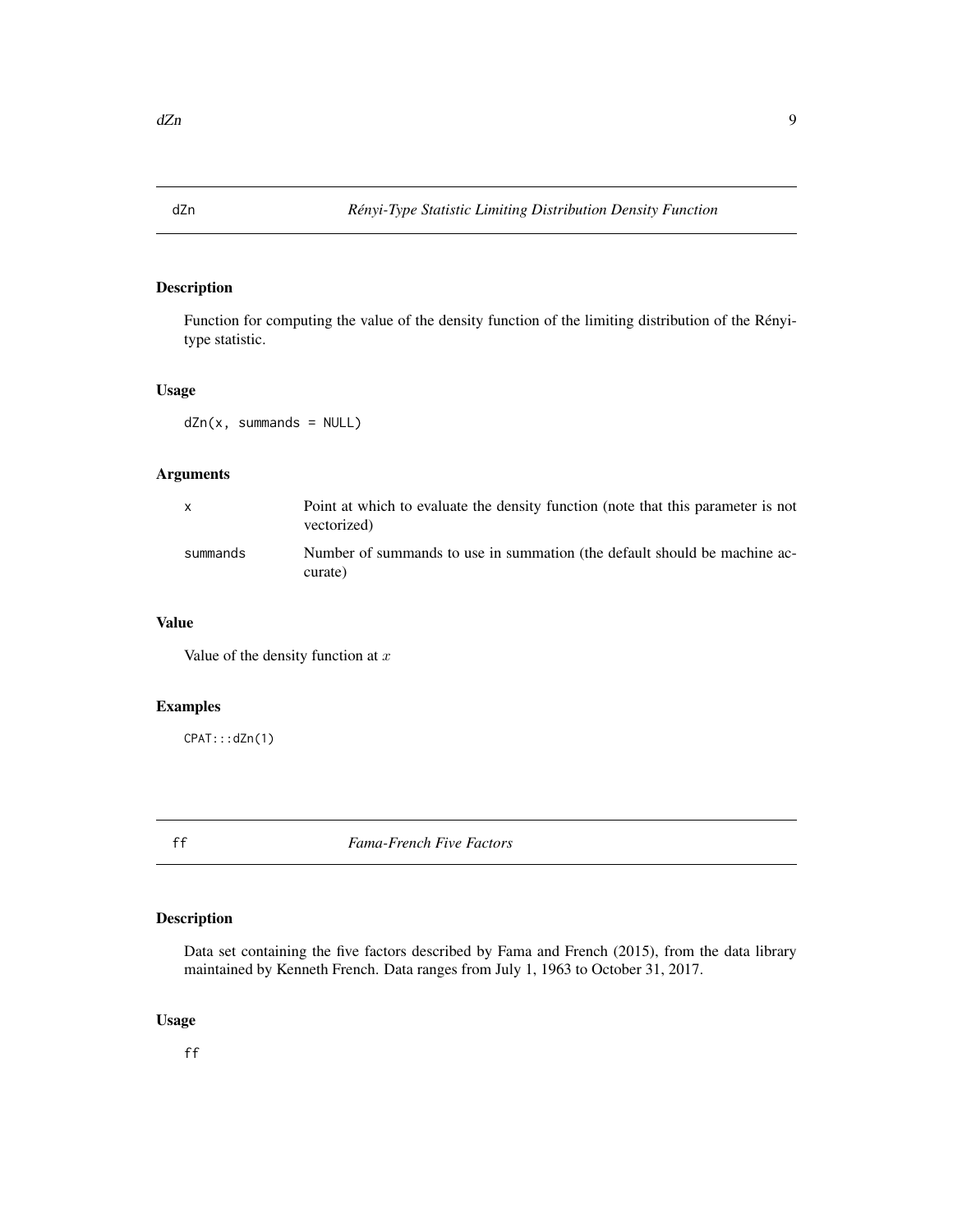# <span id="page-9-0"></span>Format

A data frame with 13679 rows and 6 variables:

Mkt.RF Market excess returns

- RF The risk-free rate of return
- SMB The return on a diversified portfolio of small stocks minus return on a diversified portfolio of big stocks
- HML The return of a portfolio of stocks with a high book-to-market (B/M) ratio minus the return of a portfolio of stocks with a low B/M ratio
- RMW The return of a portfolio of stocks with robust profitability minus a portfolio of stocks with weak profitability
- CMA The return of a portfolio of stocks with conservative investment minus the return of a portfolio of stocks with aggressive investment

Row names are dates in YYYYMMDD format.

#### Source

[http://mba.tuck.dartmouth.edu/pages/faculty/ken.french/data\\_library.html](http://mba.tuck.dartmouth.edu/pages/faculty/ken.french/data_library.html)

<span id="page-9-1"></span>getLongRunWeights *Weights for Long-Run Variance*

#### Description

Compute some weights for long-run variance. This code comes directly from the source code of cointReg; see [getLongRunWeights](#page-9-1).

#### Usage

```
getLongRunWeights(n, bandwidth, kernel = "ba")
```
# Arguments

| n         | Length of weights' vector                                  |
|-----------|------------------------------------------------------------|
| bandwidth | A number for the bandwidth                                 |
| kernel    | The kernel function; see getLongRunVar for possible values |

#### Value

List with components w containing the vector of weights and upper, the index of the largest nonzero entry in w

#### Examples

CPAT:::getLongRunWeights(10, 1)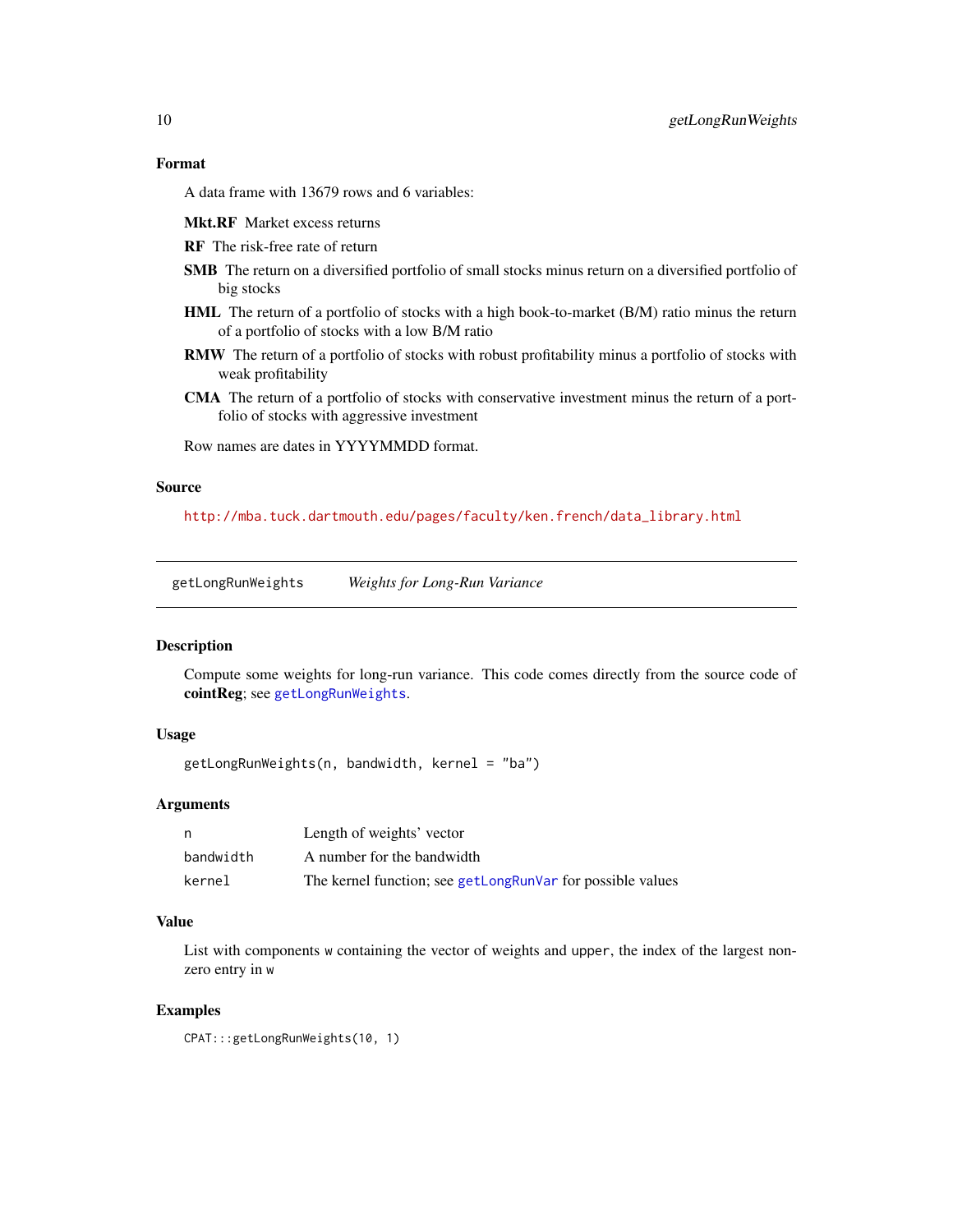<span id="page-10-0"></span>Computes the estimates of the long-run variance in a change point context, as described in (Rice et al. ). By default it uses kernel and bandwidth selection as used in the package cointReg, though changing the parameters kernel and bandwidth can change this behavior. If cointReg is not installed, the Bartlett internal (defined internally) will be used and the bandwidth will be the square root of the sample size.

#### Usage

 $get_lrv\_vec(data, kernel = "ba", bandwidth = "and")$ 

#### Arguments

| dat       | The data vector                                                                                                                                                                                                                                                                                 |
|-----------|-------------------------------------------------------------------------------------------------------------------------------------------------------------------------------------------------------------------------------------------------------------------------------------------------|
| kernel    | If character, the identifier of the kernel function as used in <b>cointReg</b> (see getLongRunVar);<br>if function, the kernel function to be used for long-run variance estimation (de-<br>fault is the Bartlett kernel in cointReg)                                                           |
| bandwidth | If character, the identifier for how to compute the bandwidth as defined in coin-<br><b>tReg</b> (see getBandwidth); if function, a function to use for computing the band-<br>width; if numeric, the bandwidth value to use (the default is to use Andrews'<br>method, as used in $cointReg$ ) |

# Value

A vector of estimates of the long-run variance

#### References

Rice G, Miller C, Horváth L (????). "A new class of change point test of Rényi type." in-press.

```
x < - rnorm(1000)
CPAT:::get_lrv_vec(x)
CPAT:::get_lrv_vec(x, kernel = "pa", bandwidth = "nw")
```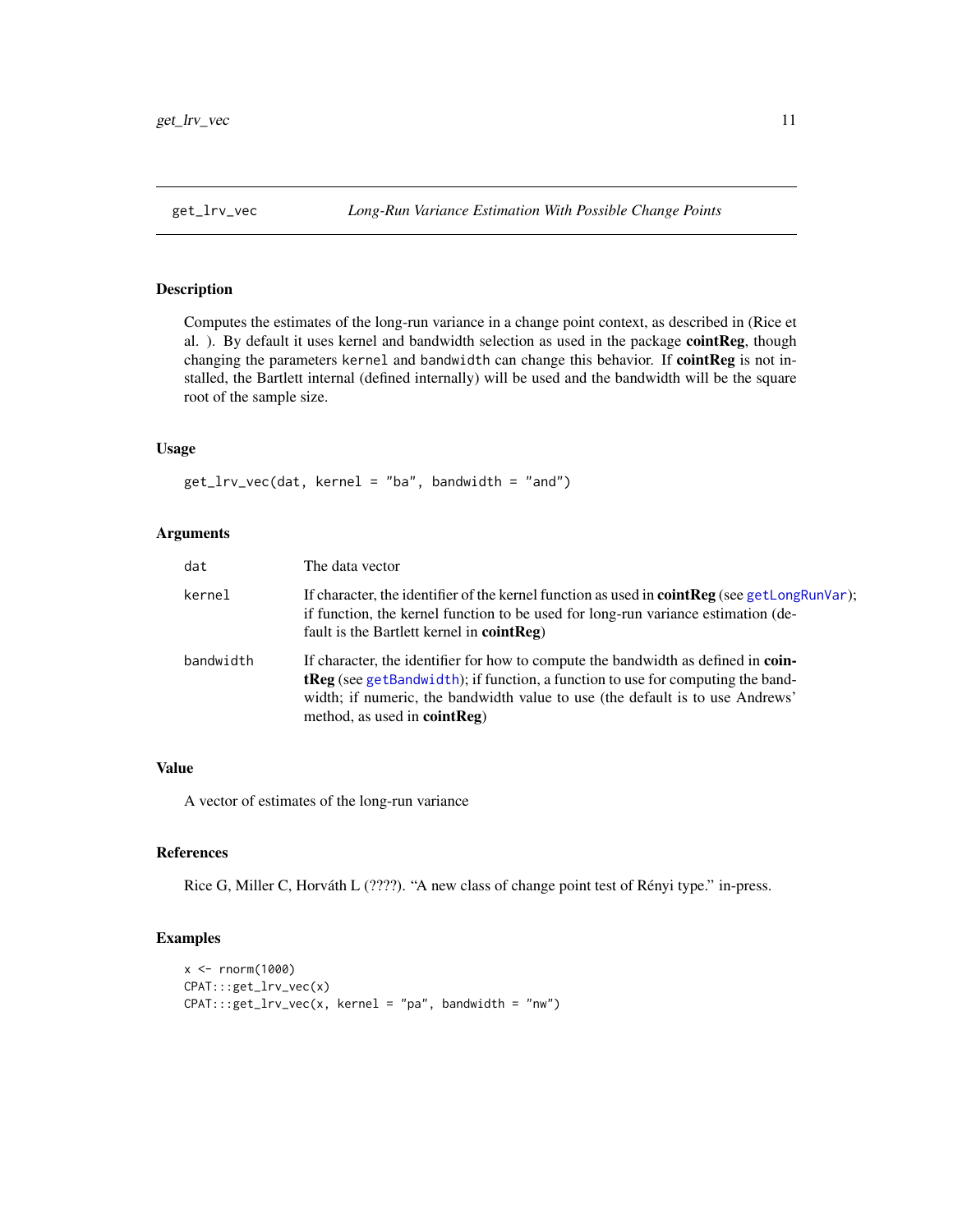<span id="page-11-0"></span>

Performs the (univariate) Rényi-type test for change in mean, as described in (Rice et al. ). This is effectively an interface to [stat\\_Zn](#page-30-1); see its documentation for more details. p-values are computed using [pZn](#page-14-2), which represents the limiting distribution of the test statistic under the null hypothesis, which represents the limiting distribution of the test statistic under the null hypothesis when kn represents a sequence  $t_T$  satisfying  $t_T \to \infty$  and  $t_T/T \to 0$  as  $T \to \infty$ . ([log](#page-0-0) and [sqrt](#page-0-0) should be good choices.)

# Usage

HR.test(x, kn = log, use\_kernel\_var = FALSE, stat\_plot = FALSE,  $k$ ernel = "ba", bandwidth = "and")

#### Arguments

| X         | Data to test for change in mean                                                                                                                                                                                                                                                                      |
|-----------|------------------------------------------------------------------------------------------------------------------------------------------------------------------------------------------------------------------------------------------------------------------------------------------------------|
| kn        | A function corresponding to the trimming parameter $t_T$ ; by default, the square<br>root function                                                                                                                                                                                                   |
|           | use_kernel_var Set to TRUE to use kernel methods for long-run variance estimation (typically<br>used when the data is believed to be correlated); if FALSE, then the long-run vari-                                                                                                                  |
|           | ance is estimated using $\hat{\sigma}_{T,t}^2 = T^{-1} \left( \sum_{s=1}^t (X_s - \bar{X}_t)^2 + \sum_{s=t+1}^T (X_s - \tilde{X}_{T-t})^2 \right),$                                                                                                                                                  |
|           | where $\bar{X}_t = t^{-1} \sum_{s=1}^t X_s$ and $\tilde{X}_{T-t} = (T-t)^{-1} \sum_{s=t+1}^T X_s$ ; if custom_var<br>is not NULL, this argument is ignored                                                                                                                                           |
| stat_plot | Whether to create a plot of the values of the statistic at all potential change points                                                                                                                                                                                                               |
| kernel    | If character, the identifier of the kernel function as used in <b>cointReg</b> (see getLongRunVar);<br>if function, the kernel function to be used for long-run variance estimation (de-<br>fault is the Bartlett kernel in $cointReg$ )                                                             |
| bandwidth | If character, the identifier for how to compute the bandwidth as defined in coin-<br><b>tReg</b> (see getBandwidth); if function, a function to use for computing the band-<br>width; if numeric, the bandwidth value to use (the default is to use Andrews'<br>method, as used in <b>cointReg</b> ) |

# Value

A htest-class object containing the results of the test

#### References

Rice G, Miller C, Horváth L (????). "A new class of change point test of Rényi type." in-press.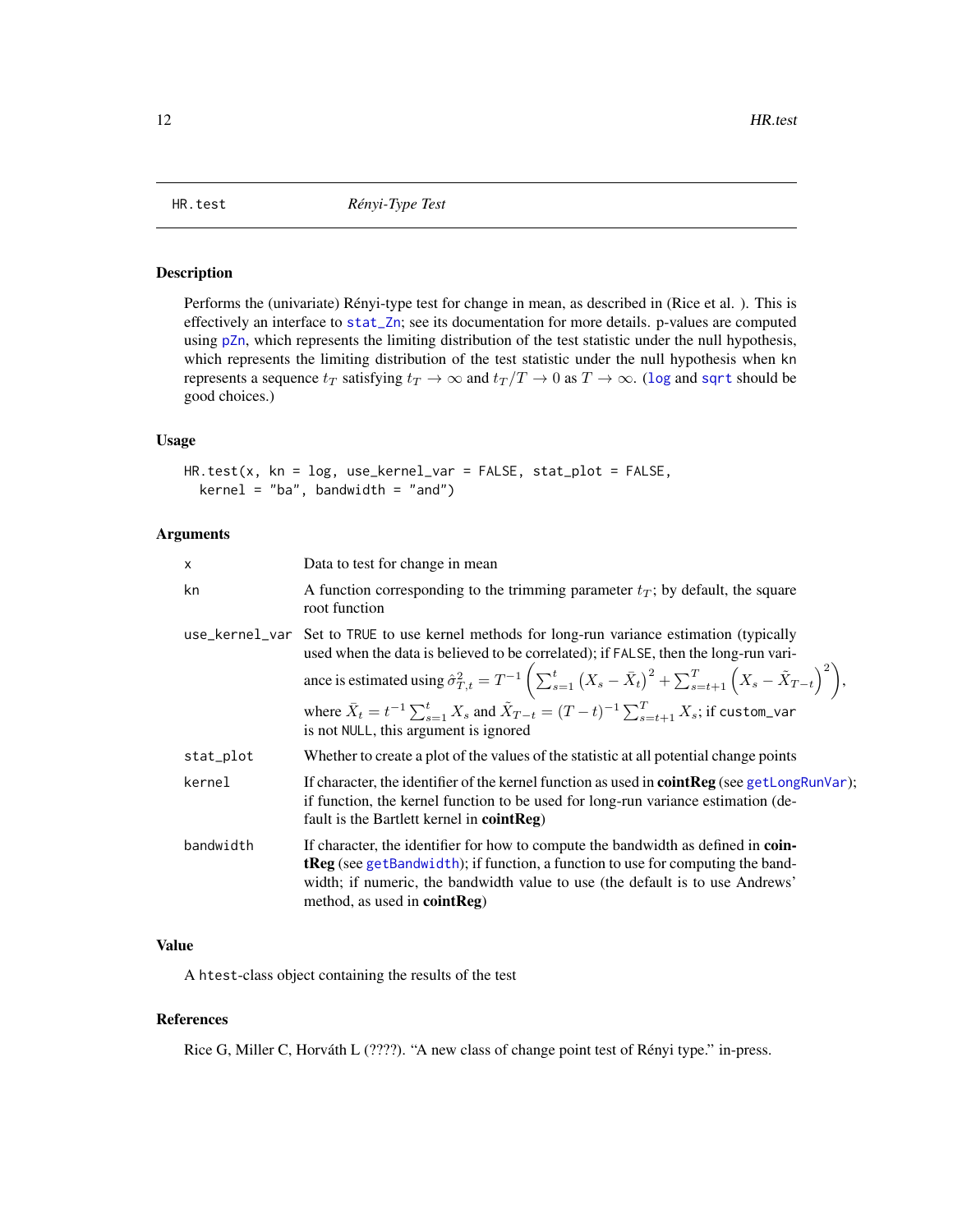#### <span id="page-12-0"></span>HS.test 13

# Examples

```
HR.test(rnorm(1000))
HR.test(rnorm(1000), use_kernel_var = TRUE, kernel = "bo", bandwidth = "nw")
```
HS.test *Hidalgo-Seo Test*

# Description

Performs the (univariate) Hidalgo-Seo test for change in mean, as described in (Rice et al. ). This is effectively an interface to [stat\\_hs](#page-26-1); see its documentation for more details. p-values are computed using [phidalgo\\_seo](#page-13-2), which represents the limiting distribution of the test statistic when the null hypothesis is true.

# Usage

HS.test(x, corr = TRUE, stat\_plot = FALSE)

# Arguments

|           | Data to test for change in mean                                                                                                                                |
|-----------|----------------------------------------------------------------------------------------------------------------------------------------------------------------|
| corr      | If TRUE, the long-run variance will be computed under the assumption of corre-<br>lated residuals; ignored if custom_var is not NULL or use_kernel_var is TRUE |
| stat_plot | Whether to create a plot of the values of the statistic at all potential change points                                                                         |

#### Value

A htest-class object containing the results of the test

#### References

Rice G, Miller C, Horváth L (????). "A new class of change point test of Rényi type." in-press.

```
HS.test(rnorm(1000))
HS.test(rnorm(1000), corr = FALSE)
```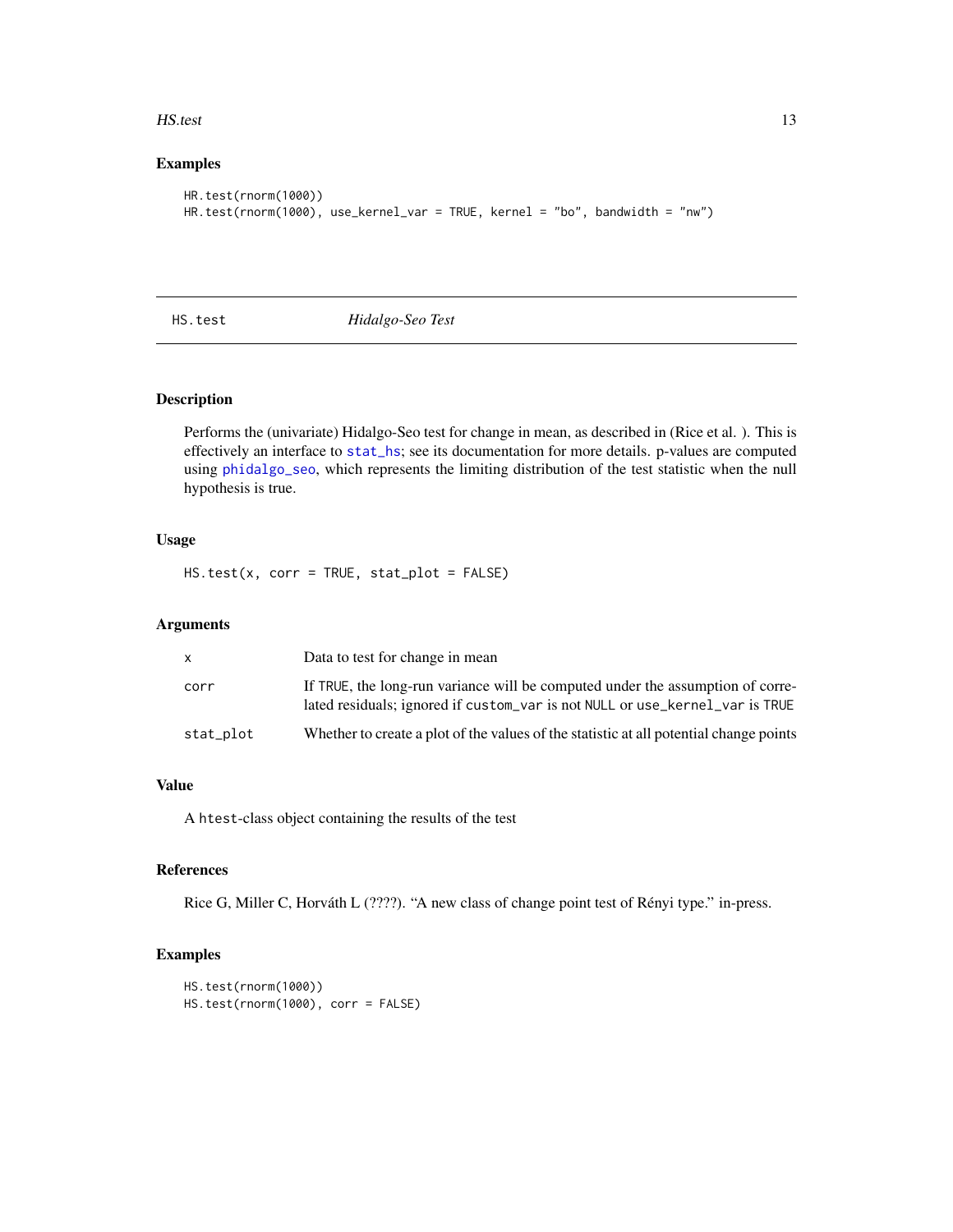<span id="page-13-1"></span><span id="page-13-0"></span>

CDF for the limiting distribution of the Darling-Erdös statistic.

# Usage

```
pdarling_erdos(q)
```
# Arguments

q Quantile input to CDF

## Value

If Z is the random variable with this distribution, the quantity  $P(Z \le q)$ 

# Examples

CPAT:::pdarling\_erdos(0.1)

<span id="page-13-2"></span>phidalgo\_seo *Hidalgo-Seo Statistic CDF*

# Description

CDF of the limiting distribution of the Hidalgo-Seo statistic

# Usage

```
phidalgo_seo(q)
```
# Arguments

q Quantile input to CDF

# Value

If Z is the random variable following the limiting distribution, the quantity  $P(Z \le q)$ 

# Examples

CPAT:::phidalgo\_seo(0.1)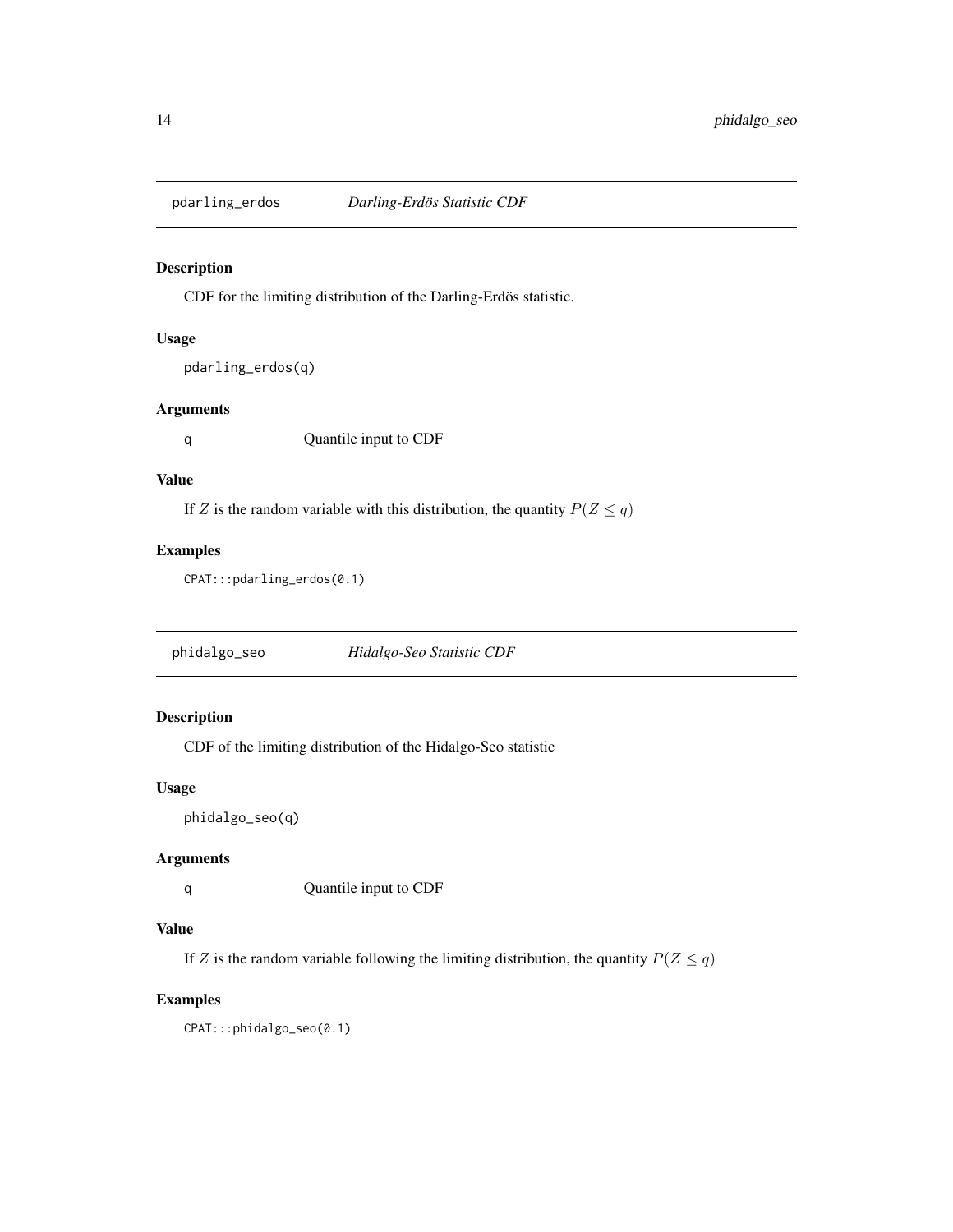<span id="page-14-1"></span><span id="page-14-0"></span>

CDF of the Kolmogorov distribution.

# Usage

```
pkolmogorov(q, summands = ceiling(q * sqrt(72) + 3/2))
```
# Arguments

|          | Quantile input to CDF                                                      |
|----------|----------------------------------------------------------------------------|
| summands | Number of summands for infinite sum (the default should have machine accu- |
|          | racy)                                                                      |

# Value

If Z is the random variable following the Kolmogorov distribution, the quantity  $P(Z \le q)$ 

# Examples

CPAT:::pkolmogorov(0.1)

<span id="page-14-2"></span>pZn *Rènyi-Type Statistic CDF*

# Description

CDF for the limiting distribution of the Rènyi-type statistic.

#### Usage

pZn(q, summands = NULL)

#### Arguments

|          | Quantile input to CDF                                                  |
|----------|------------------------------------------------------------------------|
| summands | Number of summands for infinite sum: if NULL, automatically determined |

# Value

If Z is the random variable following the limiting distribution, the quantity  $P(Z \le q)$ 

# Examples

CPAT:::pZn(0.1)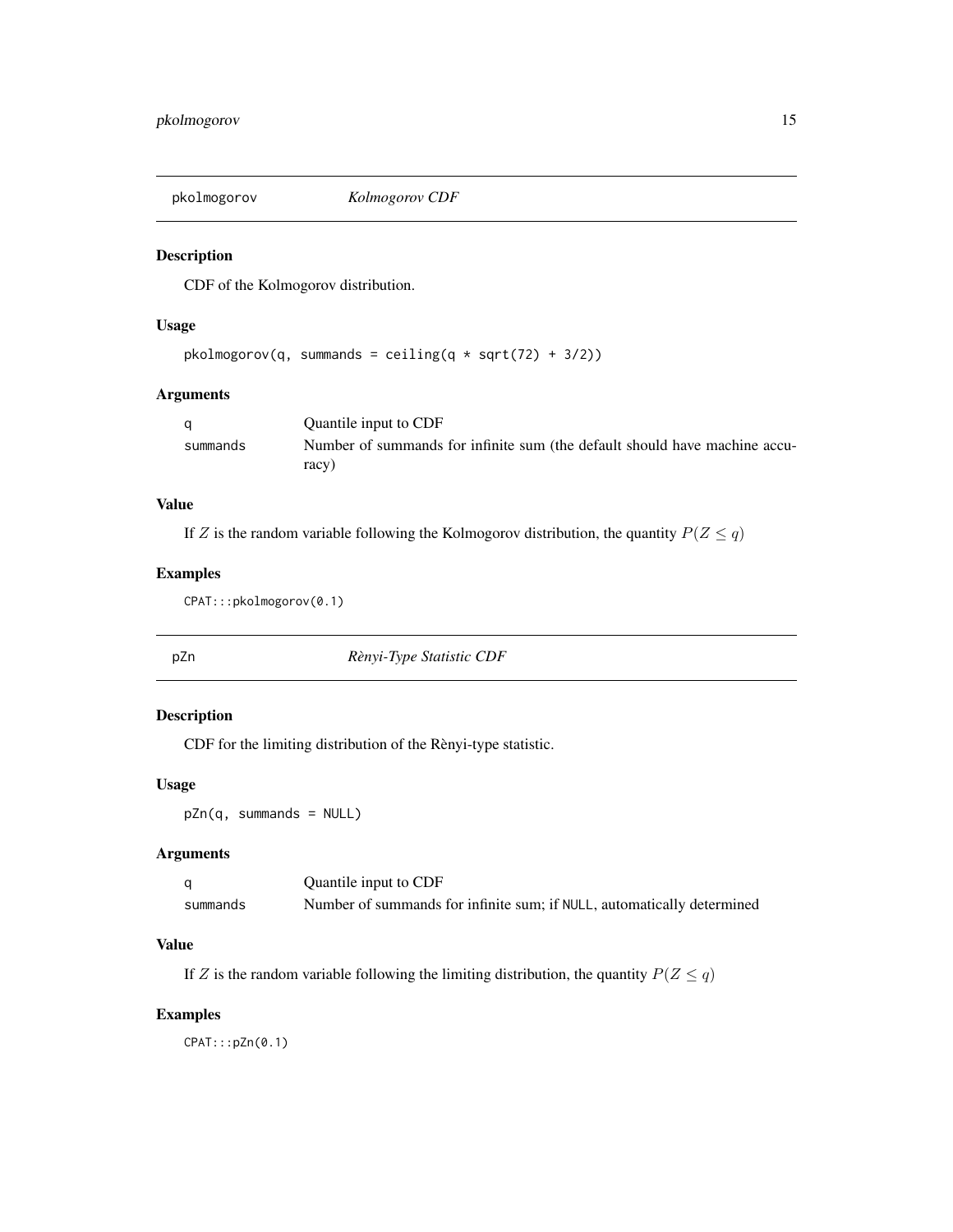<span id="page-15-0"></span>

Quantile function for the limiting distribution of the Darling-Erdös statistic.

#### Usage

qdarling\_erdos(p)

#### Arguments

p The probability associated with the desired quantile

## Value

The quantile associated with p

# Examples

CPAT:::qdarling\_erdos(0.5)

qhidalgo\_seo *Hidalgo-Seo Statistic Limiting Distribution Quantile Function*

# Description

Quantile function for the limiting distribution of the Hidalgo-Seo statistic

#### Usage

```
qhidalgo_seo(p)
```
# Arguments

p The probability associated with the desired quantile

# Value

A The quantile associated with p

# Examples

CPAT:::qhidalgo\_seo(0.5)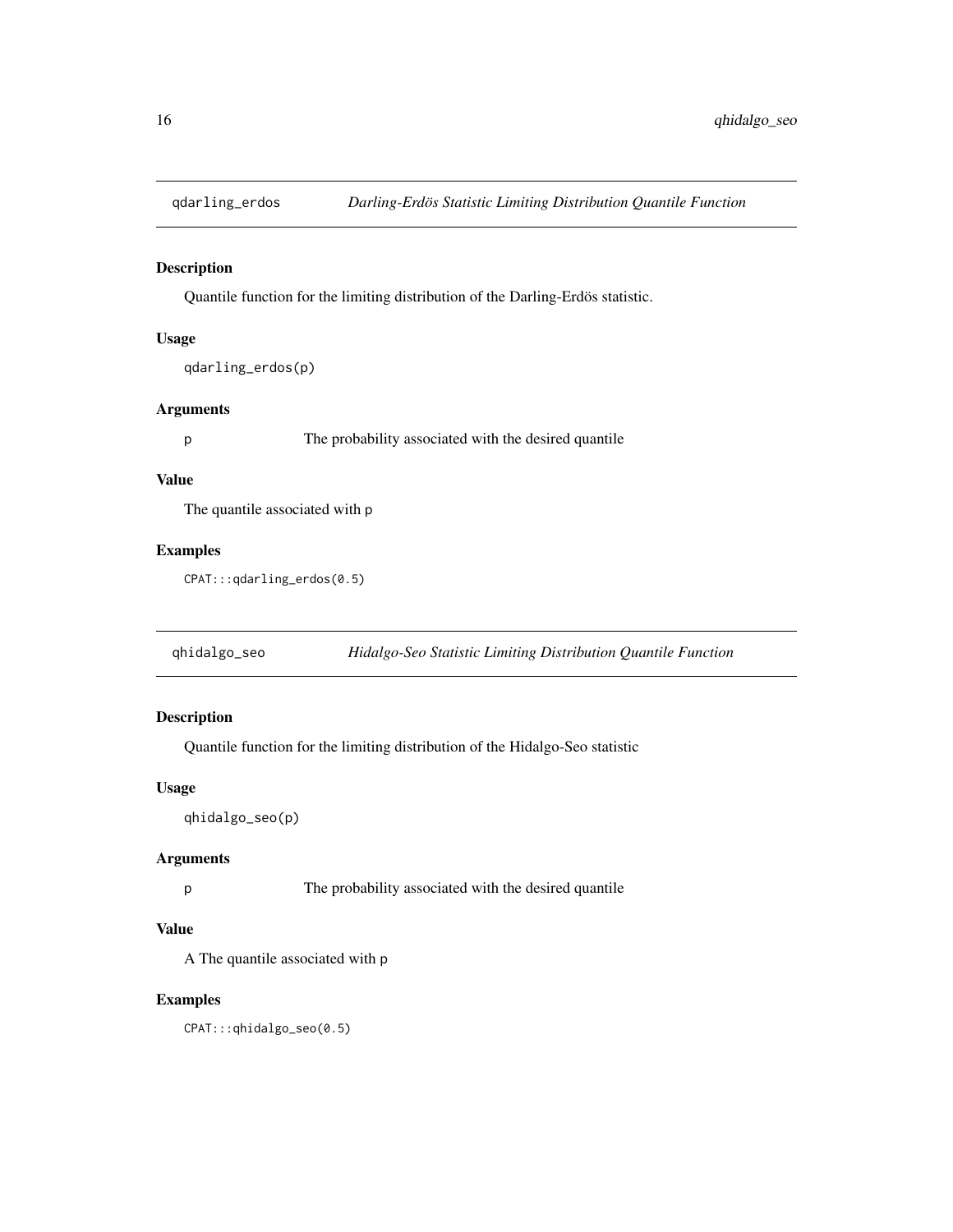<span id="page-16-0"></span>

Quantile function for the Kolmogorov distribution.

#### Usage

```
qkolmogorov(p, summands = 500, interval = c(0, 100),
  tol = .Machine$double.eps, ...)
```
### Arguments

| p              | Value of the CDF at the quantile    |
|----------------|-------------------------------------|
| summands       | Number of summands for infinite sum |
| interval, tol, |                                     |
|                | Arguments to be passed to uniroot   |

#### Details

This function uses [uniroot](#page-0-0) for finding this quantity, and many of the the accepted parameters are arguments for that function; see its documentation for more details.

#### Value

The quantile associated with p

# Examples

CPAT:::qkolmogorov(0.5)

qZn *Rènyi-Type Statistic Quantile Function*

#### Description

Quantile function for the limiting distribution of the Rènyi-type statistic.

# Usage

```
qZn(p, summands = 500, interval = c(0, 100),tol = .Machine$double.eps, ...)
```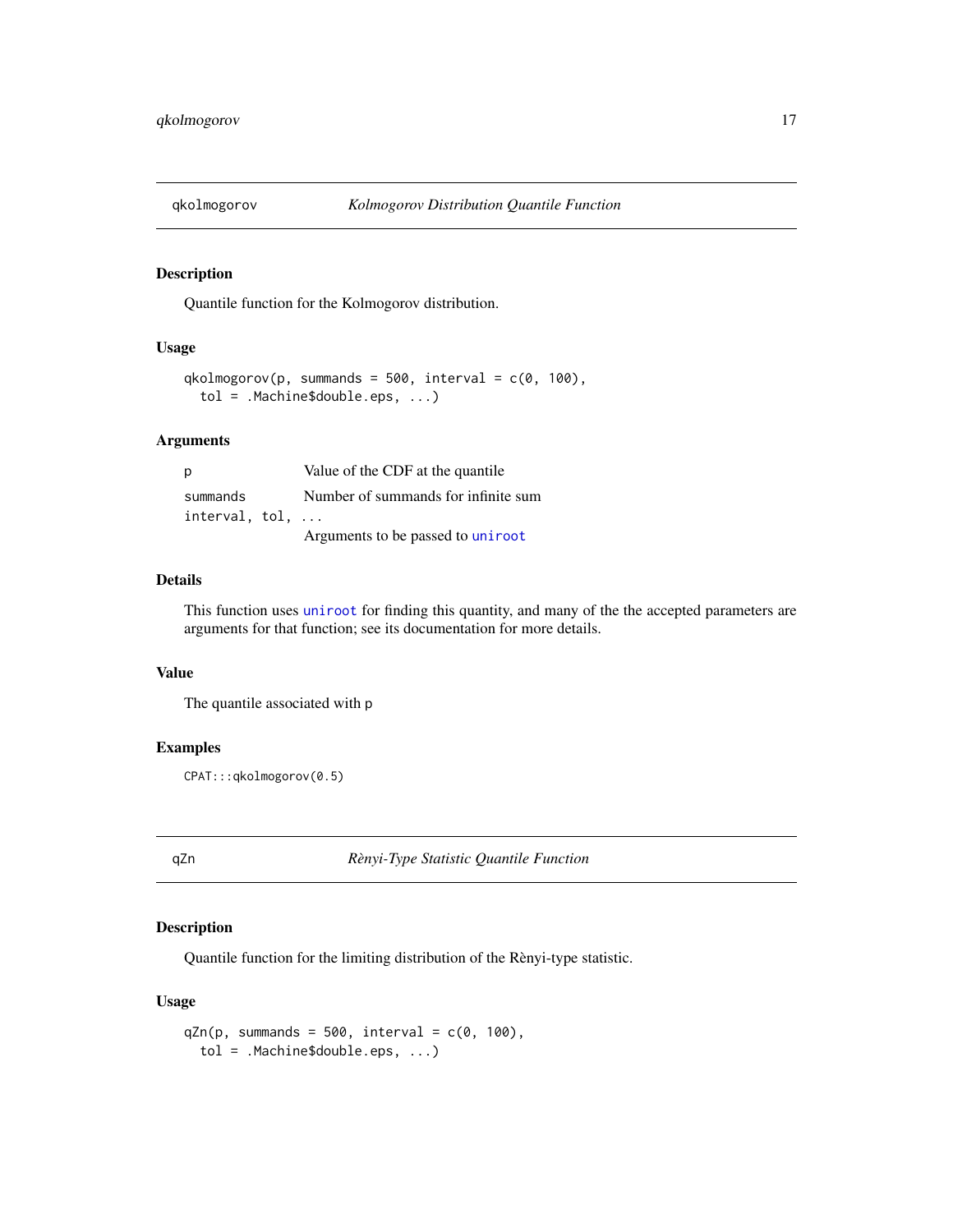#### <span id="page-17-0"></span>Arguments

| p              | Value of the CDF at the quantile    |
|----------------|-------------------------------------|
| summands       | Number of summands for infinite sum |
| interval, tol, |                                     |
|                | Arguments to be passed to uniroot   |

#### Details

This function uses [uniroot](#page-0-0) for finding this quantity, and many of the the accepted parameters are arguments for that function; see its documentation for more details.

#### Value

The quantile associated with p

#### Examples

CPAT:::qZn(0.5)

rchangepoint *Simulate Univariate Data With a Single Change Point*

#### Description

This function simulates univariate data with a structural change.

#### Usage

```
rchangepoint(n, changepoint = NULL, mean1 = 0, mean2 = 0,
  dist = rnorm, meanparam = "mean", \dots)
```
#### Arguments

| n           | An integer for the data set's sample size                |
|-------------|----------------------------------------------------------|
| changepoint | An integer for where the change point occurs             |
| mean1       | The mean prior to the change point                       |
| mean2       | The mean after the change point                          |
| dist        | The function with which random data will be generated    |
| meanparam   | A string for the parameter in dist representing the mean |
|             | Other arguments to be passed to dist                     |

# Details

This function generates artificial change point data, where up to the specified change point the data has one mean, and after the point it has a different mean. By default, the function simulates standard Normal data with no change. If changepoint is NULL, then by default the change point will be at about the middle of the data.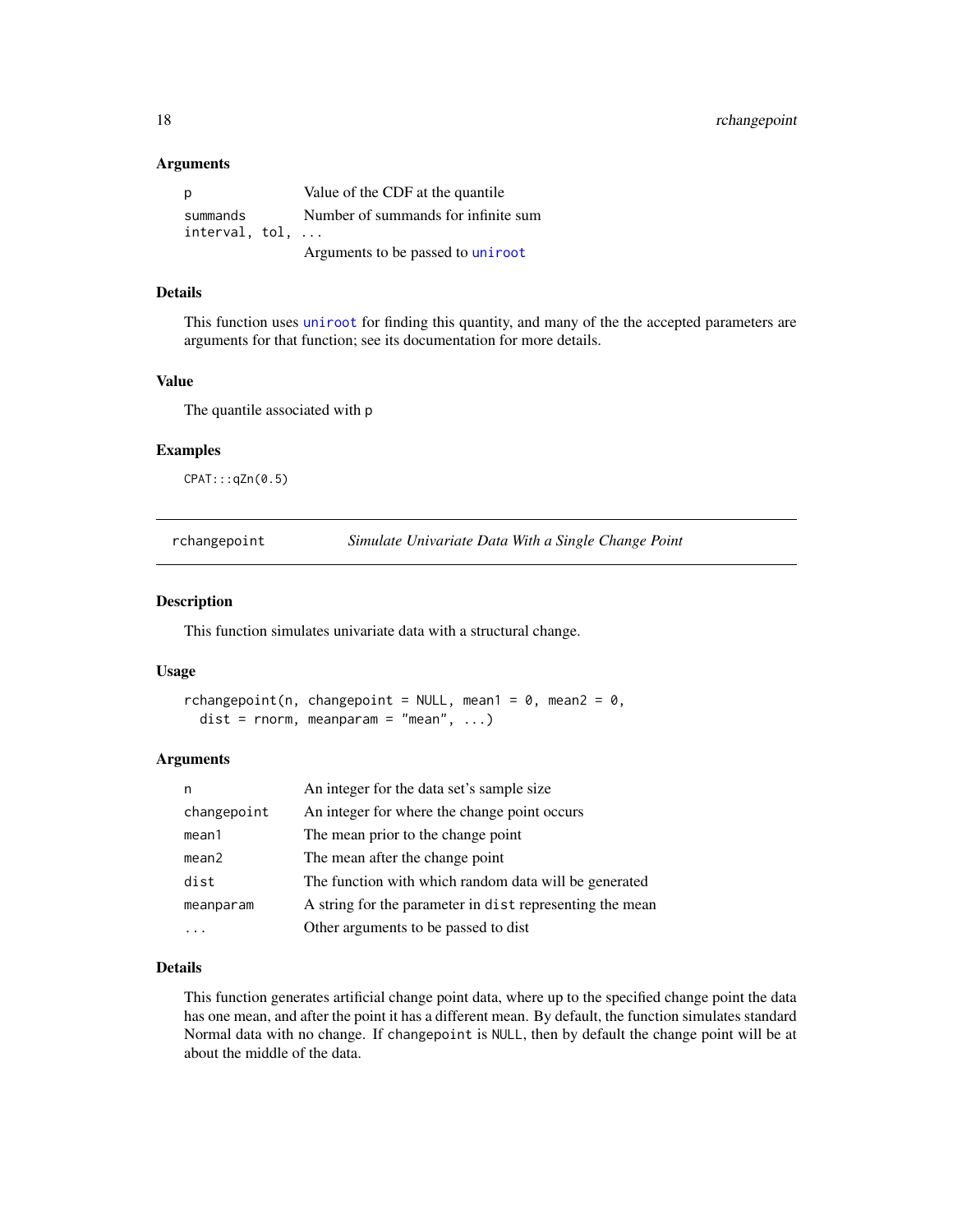<span id="page-18-0"></span>sim\_de\_stat 19

# Value

A vector of the simulated data

# Examples

```
CPAT:::rchangepoint(500)
CPAT::rchangepoint(500, changepoint = 10, mean2 = 2, sd = 2)CPAT:::rchangepoint(500, changepoint = 250, dist = rexp, meanparam = "rate",
                   mean1 = 1, mean2 = 2)
```
sim\_de\_stat *Darling-Erdös Statistic Simulation*

# Description

Simulates multiple realizations of the Darling-Erdös statistic.

# Usage

```
sim_de_stat(size, a = log, b = log, use_kernel_var = FALSE,
 kernel = "ba", bandwidth = "and", n = 500, gen_function = rnorm,args = NULL, parallel = FALSE)
```
# Arguments

| size      | Number of realizations to simulate                                                                                                                                                                                                                                                                                                                                                                    |
|-----------|-------------------------------------------------------------------------------------------------------------------------------------------------------------------------------------------------------------------------------------------------------------------------------------------------------------------------------------------------------------------------------------------------------|
| a         | The function that will be composed wit $l(x) = (2 \log(x))^{1/2}$                                                                                                                                                                                                                                                                                                                                     |
| b         | The function that will be composed with $u(x) = 2\log(x) + \frac{1}{2}\log(\log(x))$ –<br>$rac{1}{2} \log(p_i)$                                                                                                                                                                                                                                                                                       |
|           | use_kernel_var Set to TRUE to use kernel-based long-run variance estimation (FALSE means this<br>is not employed)                                                                                                                                                                                                                                                                                     |
| kernel    | If character, the identifier of the kernel function as used in the <b>cointReg</b> (see<br>documentation for cointReg::getLongRunVar); if function, the kernel func-<br>tion to be used for long-run variance estimation (default is the Bartlett kernel in<br>cointReg); this parameter has no effect if use_kernel_var is FALSE                                                                     |
| bandwidth | If character, the identifier of how to compute the bandwidth as defined in the<br>cointReg package (see documentation for cointReg:: getLongRunVar); if func-<br>tion, a function to use for computing the bandwidth; if numeric, the bandwidth<br>to use (the default behavior is to use the Andrews (1991) method, as used in<br>cointReg); this parameter has no effect if use_kernel_var is FALSE |
| n         | The sample size for each realization                                                                                                                                                                                                                                                                                                                                                                  |
| gen_func  | The function generating the random sample from which the statistic is computed                                                                                                                                                                                                                                                                                                                        |
| args      | A list of arguments to be passed to gen_func                                                                                                                                                                                                                                                                                                                                                          |
| parallel  | Whether to use the <b>foreach</b> and <b>doParallel</b> packages to parallelize simulation<br>(which needs to be initialized in the global namespace before use)                                                                                                                                                                                                                                      |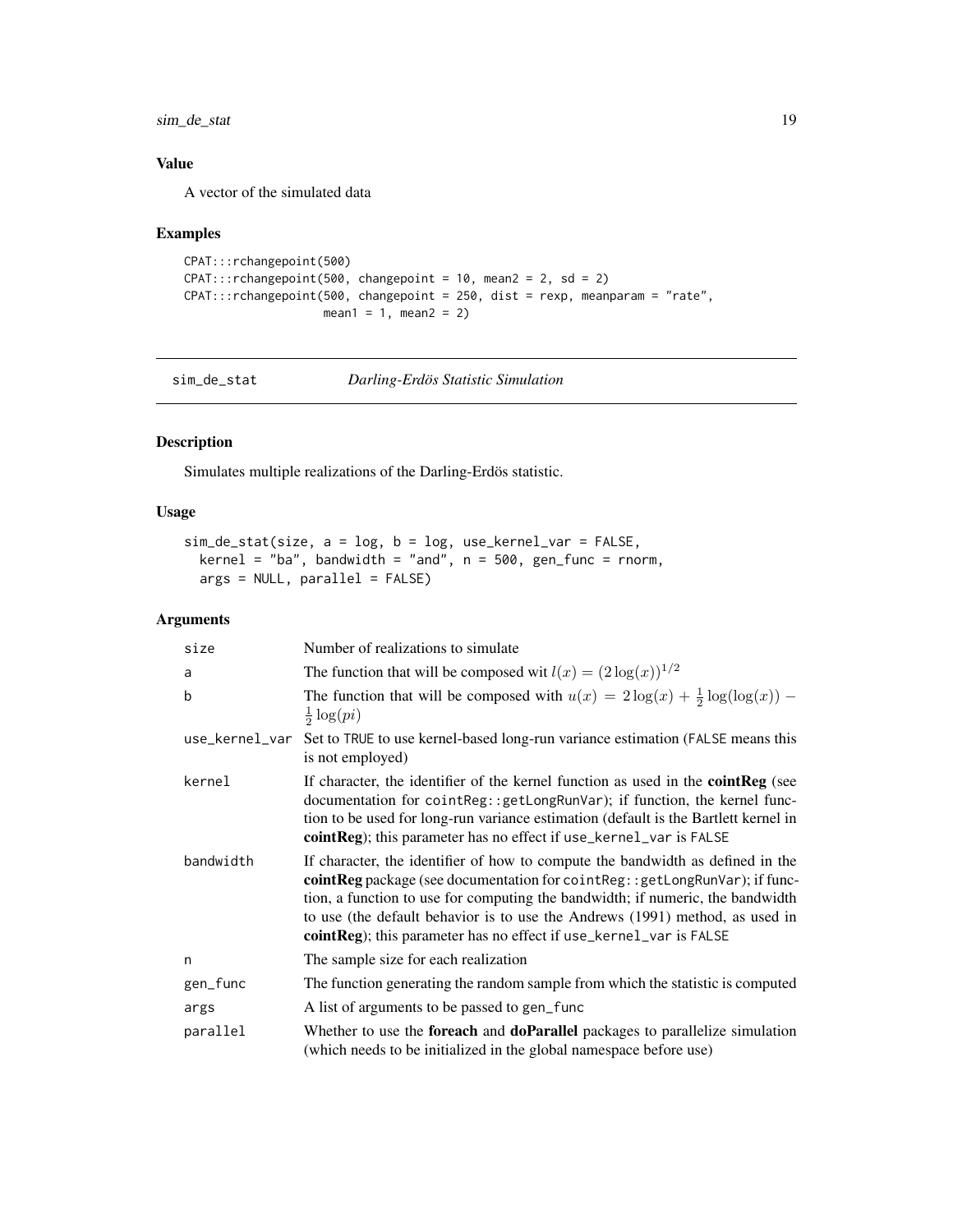# Details

If use\_kernel\_var is set to TRUE, long-run variance estimation using kernel-based techniques will be employed; otherwise, a technique resembling standard variance estimation will be employed. Any technique employed, though, will account for the potential break points, as described in Rice et al. (). See the documentation for [stat\\_de](#page-25-1) for more details.

The parameters kernel and bandwidth control parameters for long-run variance estimation using kernel methods. These parameters will be passed directly to [stat\\_de](#page-25-1).

#### Value

A vector of simulated realizations of the Darling-Erdös statistic

## References

Andrews DWK (1991). "Heteroskedasticity and Autocorrelation Consistent Covariance Matrix Estimation." *Econometrica*, 59(3), 817-858.

Rice G, Miller C, Horváth L (????). "A new class of change point test of Rényi type." in-press.

#### Examples

```
CPAT:::sim_de_stat(100)
CPAT:::sim_de_stat(100, use_kernel_var = TRUE,
                  gen_func = CPAT:::rchangepoint,
                  args = list(chargepoint = 250, mean2 = 1))
```
sim\_hs\_stat *Hidalgo-Seo Statistic Simulation*

#### Description

Simulates multiple realizations of the Hidalgo-Seo statistic.

#### Usage

```
sim_hs_stat(size, corr = TRUE, gen_func = rnorm, args = NULL,
 n = 500, parallel = FALSE, use_kernel_var = FALSE, kernel = "ba",
 bandwidth = "and")
```
#### Arguments

| size     | Number of realizations to simulate                                                             |
|----------|------------------------------------------------------------------------------------------------|
| corr     | Whether long-run variance should be computed under the assumption of corre-<br>lated residuals |
| gen_func | The function generating the random sample from which the statistic is computed                 |
| args     | A list of arguments to be passed to gen func                                                   |
| n        | The sample size for each realization                                                           |

<span id="page-19-0"></span>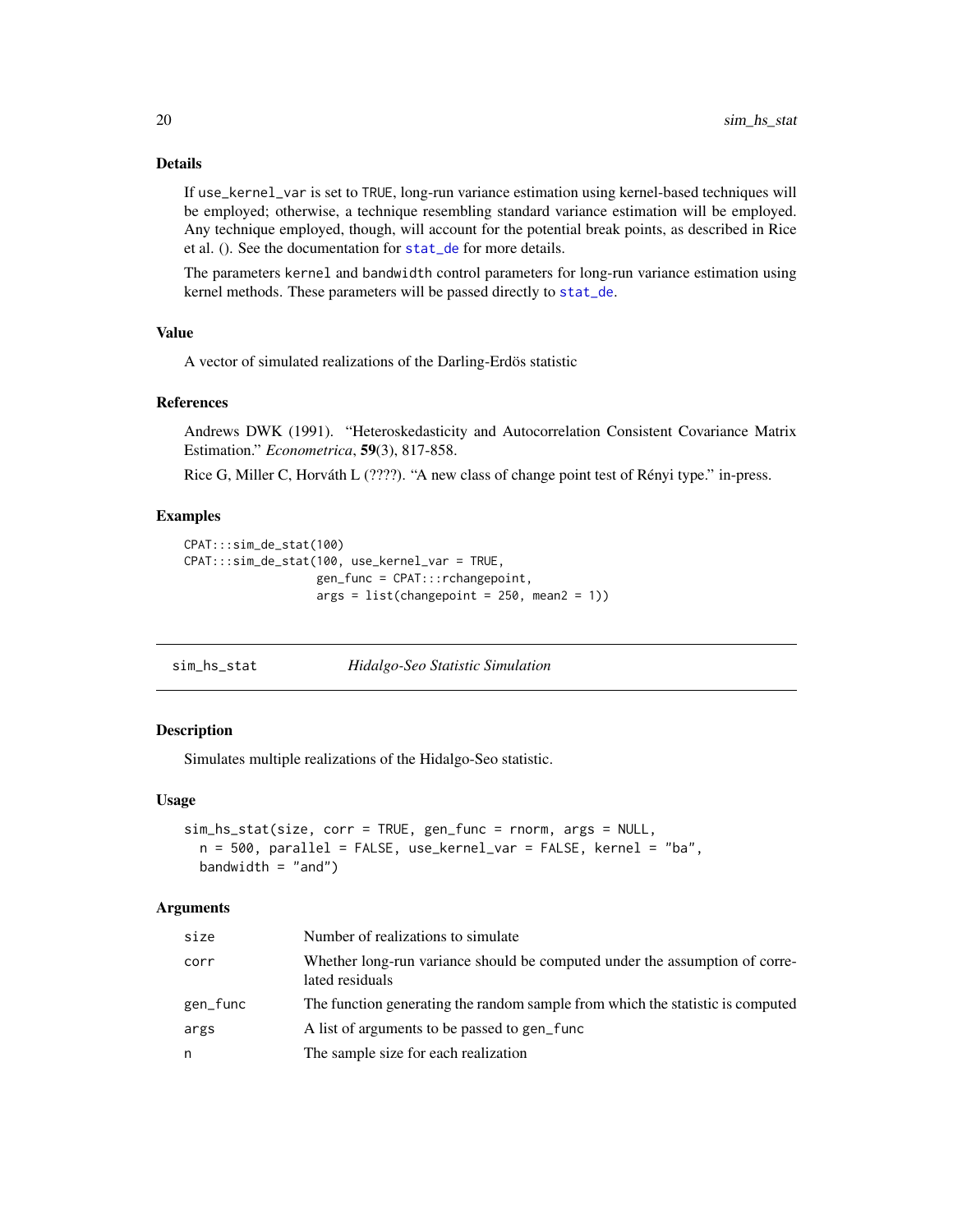<span id="page-20-0"></span>

| parallel  | Whether to use the foreach and doParallel packages to parallelize simulation<br>(which needs to be initialized in the global namespace before use)                                                                                                                                                                                                                                                                                                     |
|-----------|--------------------------------------------------------------------------------------------------------------------------------------------------------------------------------------------------------------------------------------------------------------------------------------------------------------------------------------------------------------------------------------------------------------------------------------------------------|
|           | use_kernel_var Set to TRUE to use kernel-based long-run variance estimation (FALSE means this<br>is not employed); TODO: NOT CURRENTLY IMPLEMENTED                                                                                                                                                                                                                                                                                                     |
| kernel    | If character, the identifier of the kernel function as used in the <b>cointReg</b> (see<br>documentation for cointReg::getLongRunVar); if function, the kernel func-<br>tion to be used for long-run variance estimation (default is the Bartlett kernel in<br>cointReg); this parameter has no effect if use_kernel_var is FALSE; TODO:<br><b>NOT CURRENTLY IMPLEMENTED</b>                                                                           |
| bandwidth | If character, the identifier of how to compute the bandwidth as defined in the<br><b>coint Reg</b> package (see documentation for coint Reg: : $getLongRunVar$ ); if func-<br>tion, a function to use for computing the bandwidth; if numeric, the bandwidth<br>to use (the default behavior is to use the Andrews (1991) method, as used in<br>cointReg); this parameter has no effect if use_kernel_var is FALSE; TODO:<br>NOT CURRENTLY IMPLEMENTED |

#### Details

If corr is TRUE, then the residuals of the data-generating process are assumed to be correlated and the test accounts for this in long-run variance estimation; see the documentation for [stat\\_hs](#page-26-1) for more details. Otherwise, the sample variance is the estimate for the long-run variance, as described in Hidalgo and Seo (2013).

# Value

A vector of simulated realizations of the Hidalgo-Seo statistic

#### References

Andrews DWK (1991). "Heteroskedasticity and Autocorrelation Consistent Covariance Matrix Estimation." *Econometrica*, 59(3), 817-858.

Hidalgo J, Seo MH (2013). "Testing for structural stability in the whole sample." *Journal of Econometrics*, 175(2), 84 - 93. ISSN 0304-4076, doi: [10.1016/j.jeconom.2013.02.008,](http://doi.org/10.1016/j.jeconom.2013.02.008) [http:](http://www.sciencedirect.com/science/article/pii/S0304407613000626) [//www.sciencedirect.com/science/article/pii/S0304407613000626](http://www.sciencedirect.com/science/article/pii/S0304407613000626).

```
CPAT:::sim_hs_stat(100)
CPAT:::sim_hs_stat(100, gen_func = CPAT:::rchangepoint,
                  args = list(chargepoint = 250, mean2 = 1))
```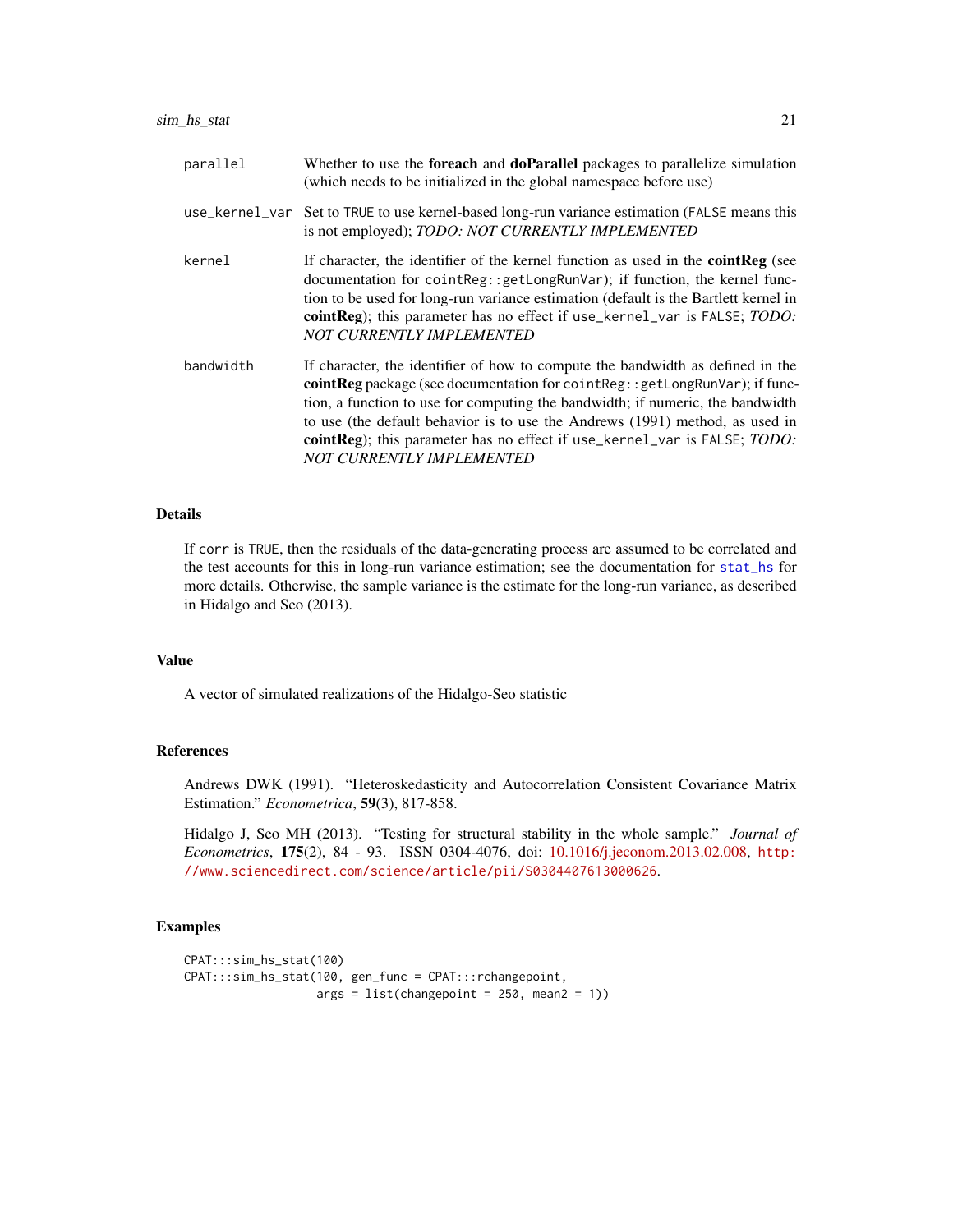<span id="page-21-0"></span>Simulates multiple realizations of the CUSUM statistic when the long-run variance of the data is known.

# Usage

```
sim_Vn(size, n = 500, gen_function = rnorm, sd = 1, args = NULL)
```
#### Arguments

| size     | Number of realizations to simulate                                             |
|----------|--------------------------------------------------------------------------------|
| n        | The sample size for each realization                                           |
| gen_func | The function generating the random sample from which the statistic is computed |
| sd       | The square root of the second moment of the data                               |
| args     | A list of arguments to be passed to gen func                                   |

#### Value

A vector of simulated realizations of the CUSUM statistic

# Examples

```
CPAT:::sim_Vn(100)
CPAT:::sim_Vn(100, gen_func = CPAT:::rchangepoint,
             args = list(chargepoint = 250, mean2 = 1))
```
sim\_Vn\_stat *CUSUM Statistic Simulation*

# Description

Simulates multiple realizations of the CUSUM statistic.

# Usage

```
sim_Vn\_stat(size, kn = function(n) { 1 }, tau = 0,use_kernel_var = FALSE, kernel = "ba", bandwidth = "and",
 n = 500, gen_func = rnorm, args = NULL, parallel = FALSE)
```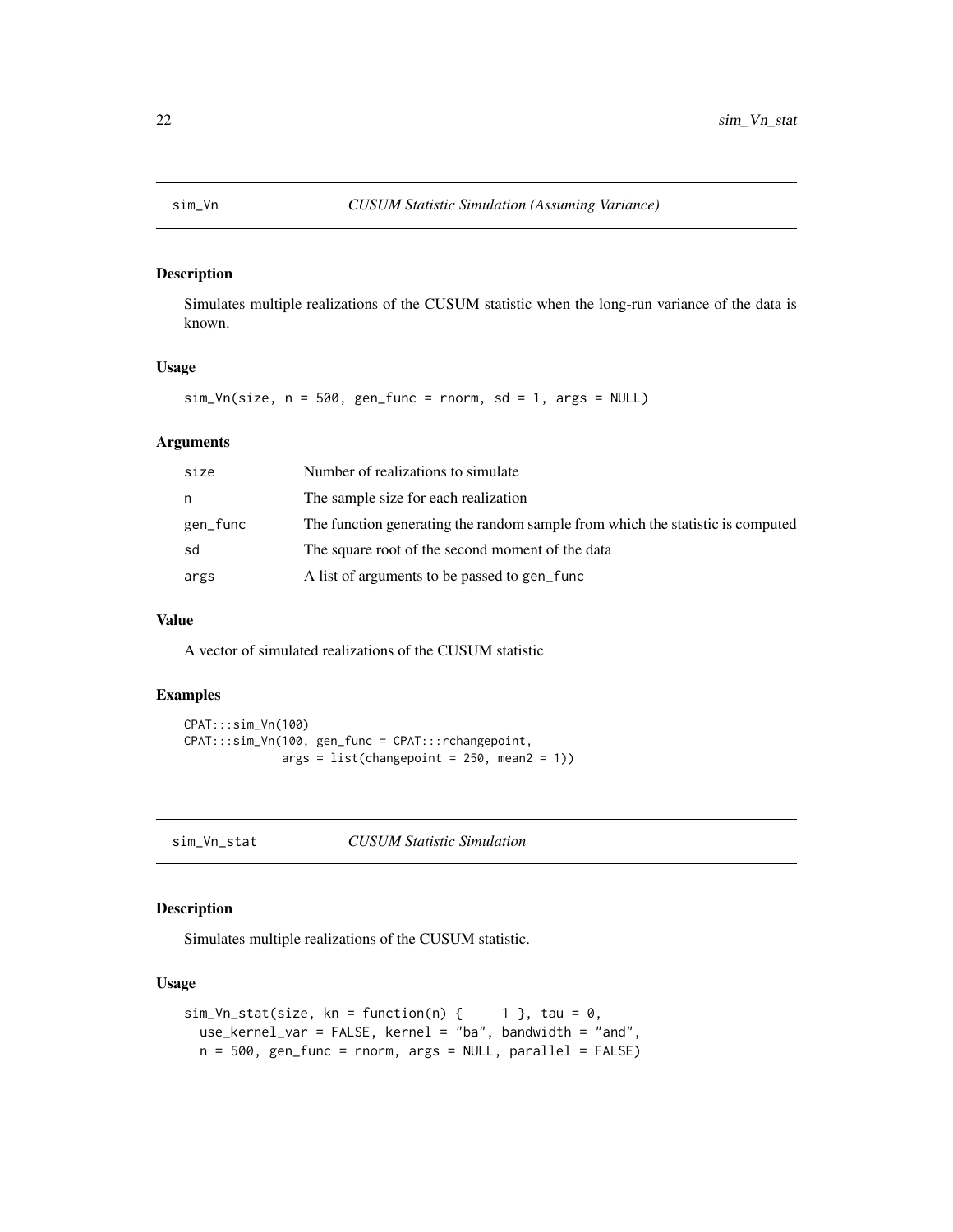#### <span id="page-22-0"></span>Arguments

| size           | Number of realizations to simulate                                                                                                                                                                                                                                                                                                                                                                                 |
|----------------|--------------------------------------------------------------------------------------------------------------------------------------------------------------------------------------------------------------------------------------------------------------------------------------------------------------------------------------------------------------------------------------------------------------------|
| kn             | A function returning a positive integer that is used in the definition of the trimmed<br>CUSUSM statistic effectively setting the bounds over which the maximum is<br>taken                                                                                                                                                                                                                                        |
| tau            | The weighting parameter for the weighted CUSUM statistic (defaults to zero for<br>no weighting)                                                                                                                                                                                                                                                                                                                    |
| use_kernel_var | Set to TRUE to use kernel-based long-run variance estimation (FALSE means this<br>is not employed)                                                                                                                                                                                                                                                                                                                 |
| kernel         | If character, the identifier of the kernel function as used in the <b>cointReg</b> (see<br>documentation for cointReg::getLongRunVar); if function, the kernel func-<br>tion to be used for long-run variance estimation (default is the Bartlett kernel in<br>cointReg); this parameter has no effect if use_kernel_var is FALSE                                                                                  |
| bandwidth      | If character, the identifier of how to compute the bandwidth as defined in the<br>cointReg package (see documentation for cointReg:: getLongRunVar); if func-<br>tion, a function to use for computing the bandwidth; if numeric, the bandwidth<br>to use (the default behavior is to use the method described in (Andrews 1991),<br>as used in cointReg); this parameter has no effect if use_kernel_var is FALSE |
| n              | The sample size for each realization                                                                                                                                                                                                                                                                                                                                                                               |
| gen_func       | The function generating the random sample from which the statistic is computed                                                                                                                                                                                                                                                                                                                                     |
| args           | A list of arguments to be passed to gen_func                                                                                                                                                                                                                                                                                                                                                                       |
| parallel       | Whether to use the foreach and doParallel packages to parallelize simulation<br>(which needs to be initialized in the global namespace before use)                                                                                                                                                                                                                                                                 |

#### Details

This differs from  $\sin \sqrt{1}$  in that the long-run variance is estimated with this function, while sim\_Vn() assumes the long-run variance is known. Estimation can be done in a variety of ways. If use\_kernel\_var is set to TRUE, long-run variance estimation using kernel-based techniques will be employed; otherwise, a technique resembling standard variance estimation will be employed. Any technique employed, though, will account for the potential break points, as described in Rice et al. (). See the documentation for [stat\\_Vn](#page-28-1) for more details.

The parameters kernel and bandwidth control parameters for long-run variance estimation using kernel methods. These parameters will be passed directly to [stat\\_Vn](#page-28-1).

Versions of the CUSUM statistic, such as the weighted or trimmed statistics, can be simulated with the function by passing values to kn and tau; again, see the documentation for [stat\\_Vn](#page-28-1).

# Value

A vector of simulated realizations of the CUSUM statistic

#### References

Andrews DWK (1991). "Heteroskedasticity and Autocorrelation Consistent Covariance Matrix Estimation." *Econometrica*, 59(3), 817-858.

Rice G, Miller C, Horváth L (????). "A new class of change point test of Rényi type." in-press.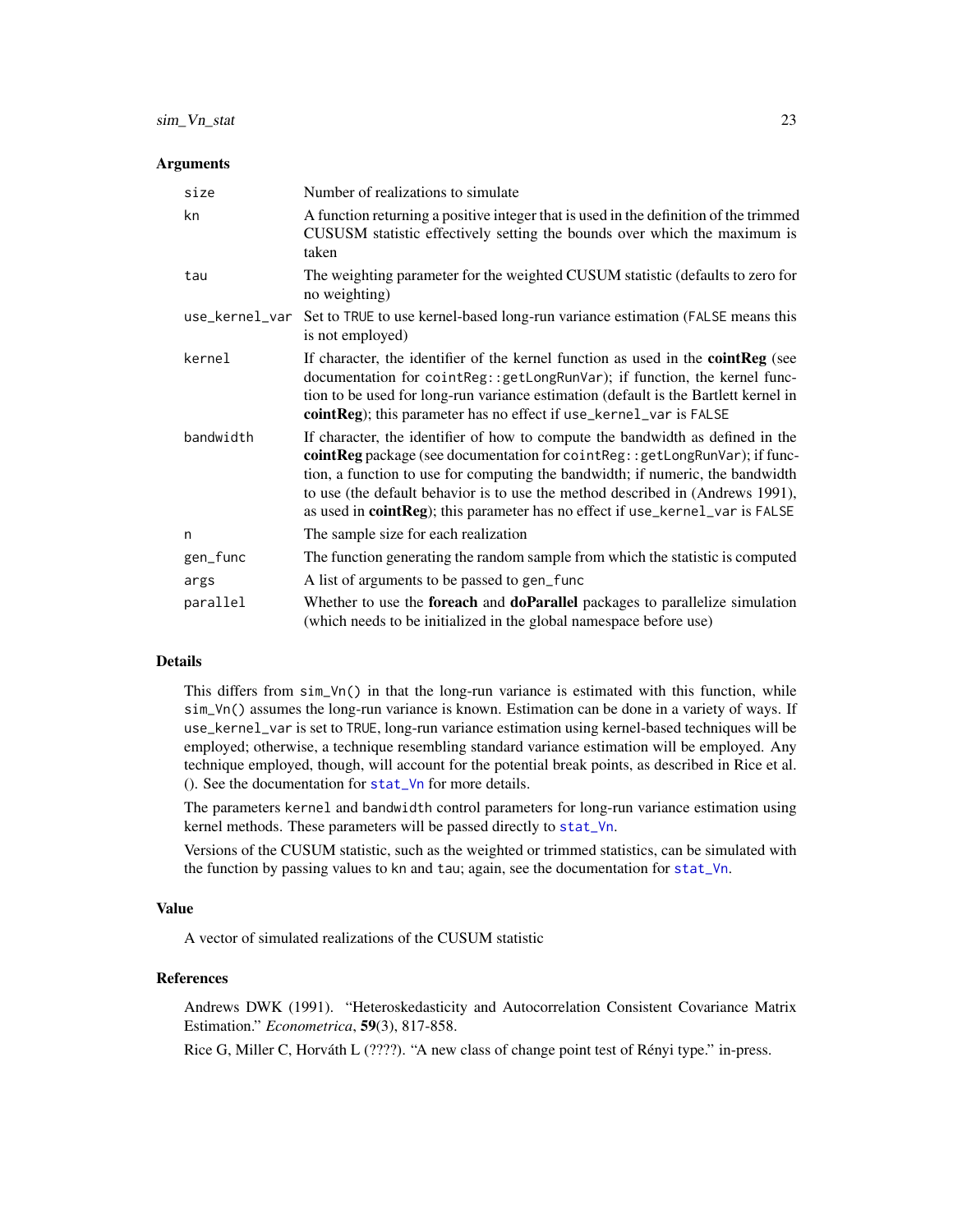# Examples

```
CPAT:::sim_Vn_stat(100)
CPAT:::sim_Vn_stat(100, kn = function(n) {floor(0.1 * n)}, tau = 1/3,
                  use_kernel_var = TRUE, gen_func = CPAT:::rchangepoint,
                  args = list(chargepoint = 250, mean2 = 1))
```
sim\_Zn *Rènyi-Type Statistic Simulation (Assuming Variance)*

# Description

Simulates multiple realizations of the Rènyi-type statistic when the long-run variance of the data is known.

# Usage

 $sim_Zn(size, kn, n = 500, gen_func = rnorm, args = NULL, sd = 1)$ 

# Arguments

| size     | Number of realizations to simulate                                                                                                                                    |
|----------|-----------------------------------------------------------------------------------------------------------------------------------------------------------------------|
| kn       | A function returning a positive integer that is used in the definition of the Rènyi-<br>type statistic effectively setting the bounds over which the maximum is taken |
| n        | The sample size for each realization                                                                                                                                  |
| gen_func | The function generating the random sample from which the statistic is computed                                                                                        |
| args     | A list of arguments to be passed to gen_func                                                                                                                          |
| sd       | The square root of the second moment of the data                                                                                                                      |

#### Value

A vector of simulated realizations of the Rènyi-type statistic

```
CPAT:::sim_Zn(100, kn = function(n) {floor(log(n))})
CPAT:::sim\_Zn(100, kn = function(n) {floor(log(n))},gen_func = CPAT:::rchangepoint, args = list(changepoint = 250,
                                                         mean2 = 1)
```
<span id="page-23-0"></span>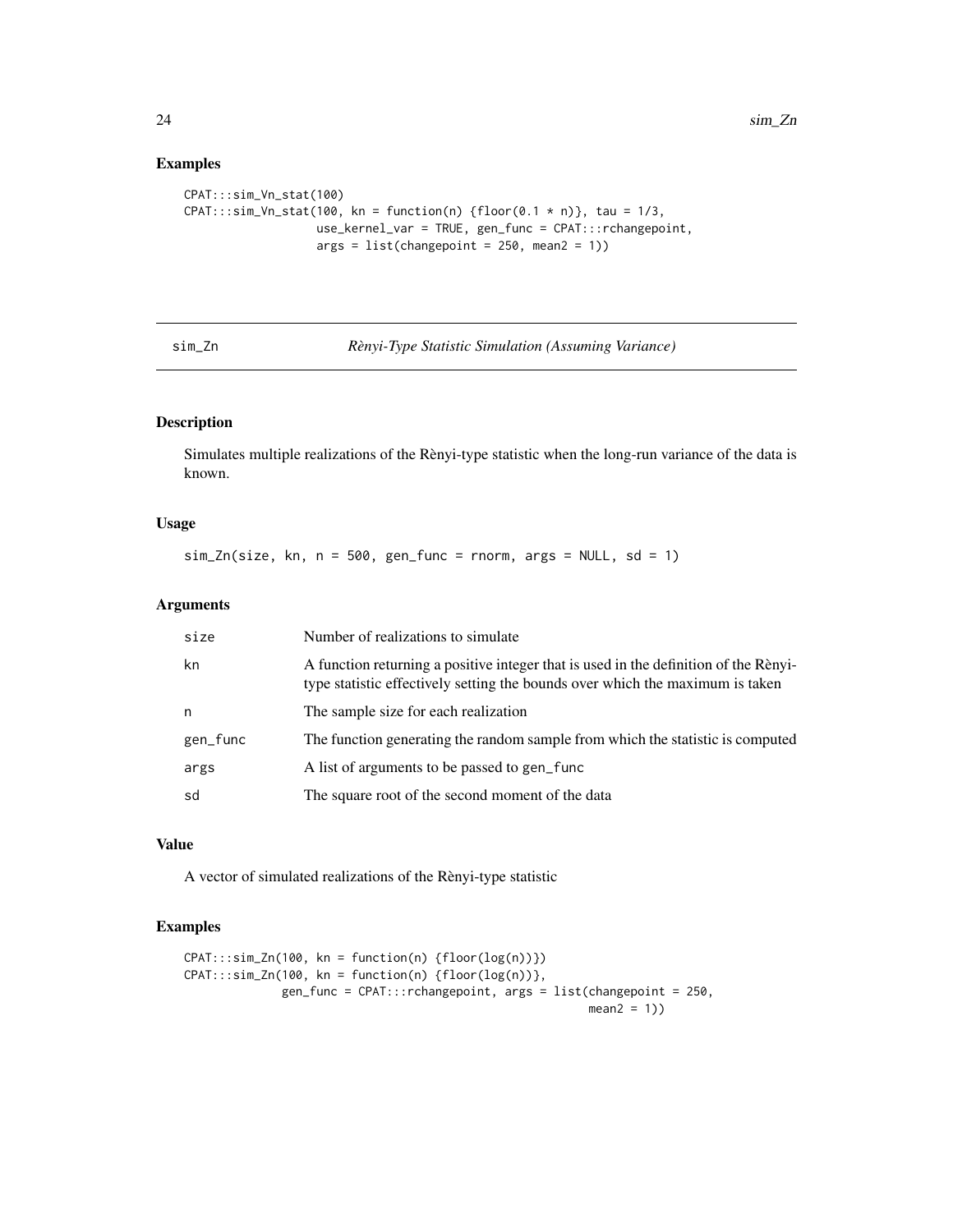<span id="page-24-0"></span>

Simulates multiple realizations of the Rènyi-type statistic.

#### Usage

```
sim_Zn\_stat(size, kn = function(n) { floor(sqrt(n)) },
 use_kernel_var = FALSE, kernel = "ba", bandwidth = "and",
 n = 500, gen_func = rnorm, args = NULL, parallel = FALSE)
```
#### Arguments

| size           | Number of realizations to simulate                                                                                                                                                                                                                                                                                                                                                                    |
|----------------|-------------------------------------------------------------------------------------------------------------------------------------------------------------------------------------------------------------------------------------------------------------------------------------------------------------------------------------------------------------------------------------------------------|
| kn             | A function returning a positive integer that is used in the definition of the Rènyi-<br>type statistic effectively setting the bounds over which the maximum is taken                                                                                                                                                                                                                                 |
| use_kernel_var | Set to TRUE to use kernel-based long-run variance estimation (FALSE means this<br>is not employed)                                                                                                                                                                                                                                                                                                    |
| kernel         | If character, the identifier of the kernel function as used in the <b>cointReg</b> (see<br>documentation for cointReg::getLongRunVar); if function, the kernel func-<br>tion to be used for long-run variance estimation (default is the Bartlett kernel in<br><b>cointReg</b> ); this parameter has no effect if use_kernel_var is FALSE                                                             |
| bandwidth      | If character, the identifier of how to compute the bandwidth as defined in the<br>cointReg package (see documentation for cointReg:: getLongRunVar); if func-<br>tion, a function to use for computing the bandwidth; if numeric, the bandwidth<br>to use (the default behavior is to use the Andrews (1991) method, as used in<br>cointReg); this parameter has no effect if use_kernel_var is FALSE |
| n              | The sample size for each realization                                                                                                                                                                                                                                                                                                                                                                  |
| gen_func       | The function generating the random sample from which the statistic is computed                                                                                                                                                                                                                                                                                                                        |
| args           | A list of arguments to be passed to gen_func                                                                                                                                                                                                                                                                                                                                                          |
| parallel       | Whether to use the <b>foreach</b> and <b>doParallel</b> packages to parallelize simulation<br>(which needs to be initialized in the global namespace before use)                                                                                                                                                                                                                                      |

# Details

This differs from sim\_Zn() in that the long-run variance is estimated with this function, while sim\_Zn() assumes the long-run variance is known. Estimation can be done in a variety of ways. If use\_kernel\_var is set to TRUE, long-run variance estimation using kernel-based techniques will be employed; otherwise, a technique resembling standard variance estimation will be employed. Any technique employed, though, will account for the potential break points, as described in Rice et al. (). See the documentation for [stat\\_Zn](#page-30-1) for more details.

The parameters kernel and bandwidth control parameters for long-run variance estimation using kernel methods. These parameters will be passed directly to [stat\\_Zn](#page-30-1).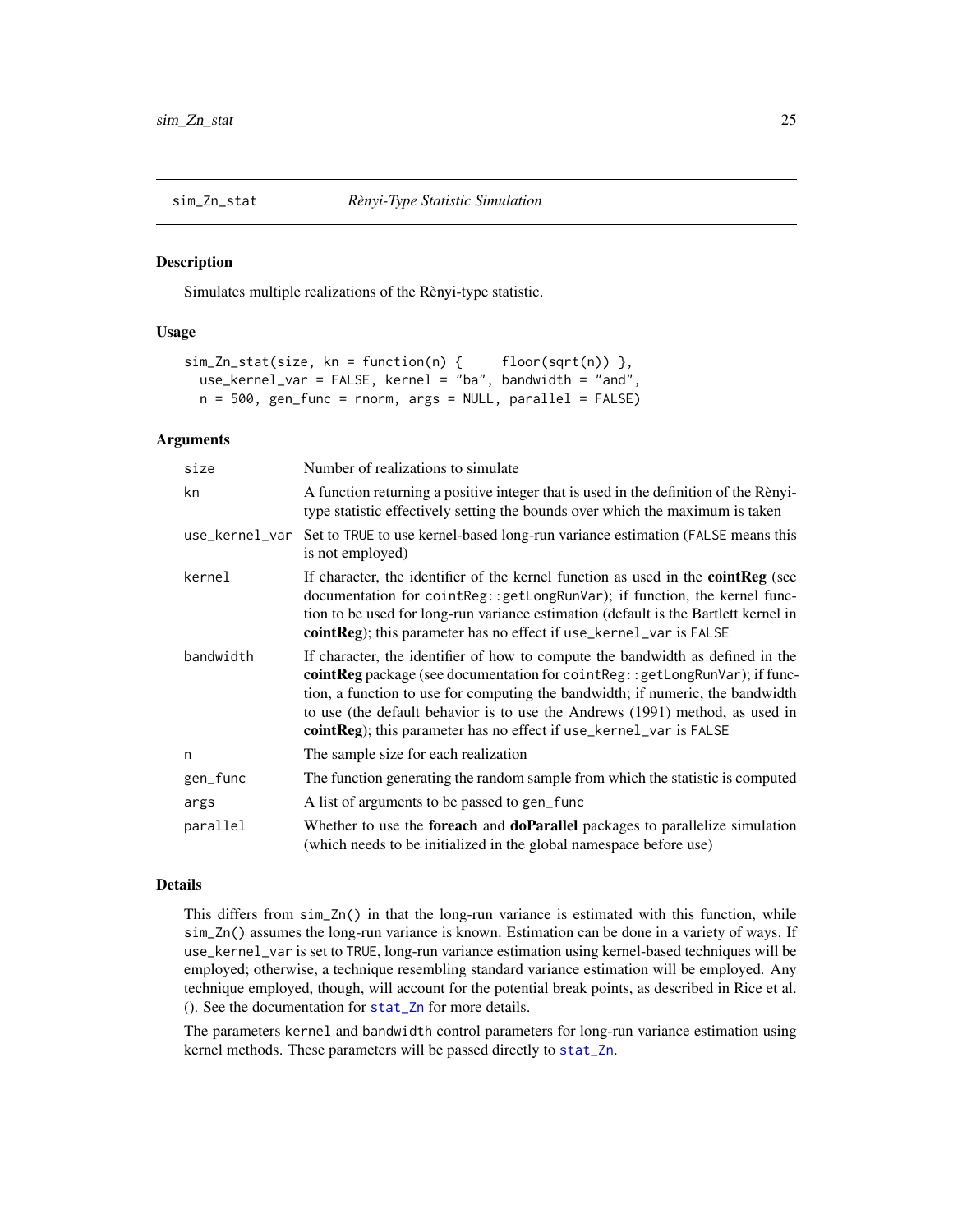## Value

A vector of simulated realizations of the Rènyi-type statistic

#### References

Andrews DWK (1991). "Heteroskedasticity and Autocorrelation Consistent Covariance Matrix Estimation." *Econometrica*, 59(3), 817-858.

Rice G, Miller C, Horváth L (????). "A new class of change point test of Rényi type." in-press.

#### Examples

```
CPAT:::sim_Zn_stat(100)
CPAT:::sim_Zn_stat(100, kn = function(n) {floor(log(n))},
           use_kernel_var = TRUE, gen_func = CPAT:::rchangepoint,
            args = list(chargepoint = 250, mean2 = 1))
```
<span id="page-25-1"></span>stat\_de *Compute the Darling-Erdös Statistic*

# Description

This function computes the Darling-Erdös statistic.

# Usage

```
stat_de(dat, a = log, b = log, estimate = FALSE,
 use_kernel_var = FALSE, custom_var = NULL, kernel = "ba",
 bandwidth = "and", get_all_vals = FALSE)
```
#### Arguments

| dat        | The data vector                                                                                                                                                                                                                                                                                                                                                                                                                                                                |
|------------|--------------------------------------------------------------------------------------------------------------------------------------------------------------------------------------------------------------------------------------------------------------------------------------------------------------------------------------------------------------------------------------------------------------------------------------------------------------------------------|
| a          | The function that will be composed with $l(x) = (2 \log x)^{1/2}$                                                                                                                                                                                                                                                                                                                                                                                                              |
| b          | The function that will be composed with $u(x) = 2 \log x + \frac{1}{2} \log \log x - \frac{1}{2} \log \pi$                                                                                                                                                                                                                                                                                                                                                                     |
| estimate   | Set to TRUE to return the estimated location of the change point                                                                                                                                                                                                                                                                                                                                                                                                               |
|            | use_kernel_var Set to TRUE to use kernel methods for long-run variance estimation (typically<br>used when the data is believed to be correlated); if FALSE, then the long-run vari-                                                                                                                                                                                                                                                                                            |
|            | ance is estimated using $\hat{\sigma}_{T,t}^2 = T^{-1} \left( \sum_{s=1}^t (X_s - \bar{X}_t)^2 + \sum_{s=t+1}^T (X_s - \tilde{X}_{T-t})^2 \right),$                                                                                                                                                                                                                                                                                                                            |
|            | where $\bar{X}_t = t^{-1} \sum_{s=1}^t X_s$ and $\tilde{X}_{T-t} = (T-t)^{-1} \sum_{s=t+1}^T X_s$                                                                                                                                                                                                                                                                                                                                                                              |
| custom_var | Can be a vector the same length as dat consisting of variance-like numbers<br>at each potential change point (so each entry of the vector would be the "best"<br>estimate" of the long-run variance if that location were where the change point<br>occured) or a function taking two parameters x and k that can be used to generate<br>this vector, with x representing the data vector and k the position of a potential<br>change point; if NULL, this argument is ignored |

<span id="page-25-0"></span>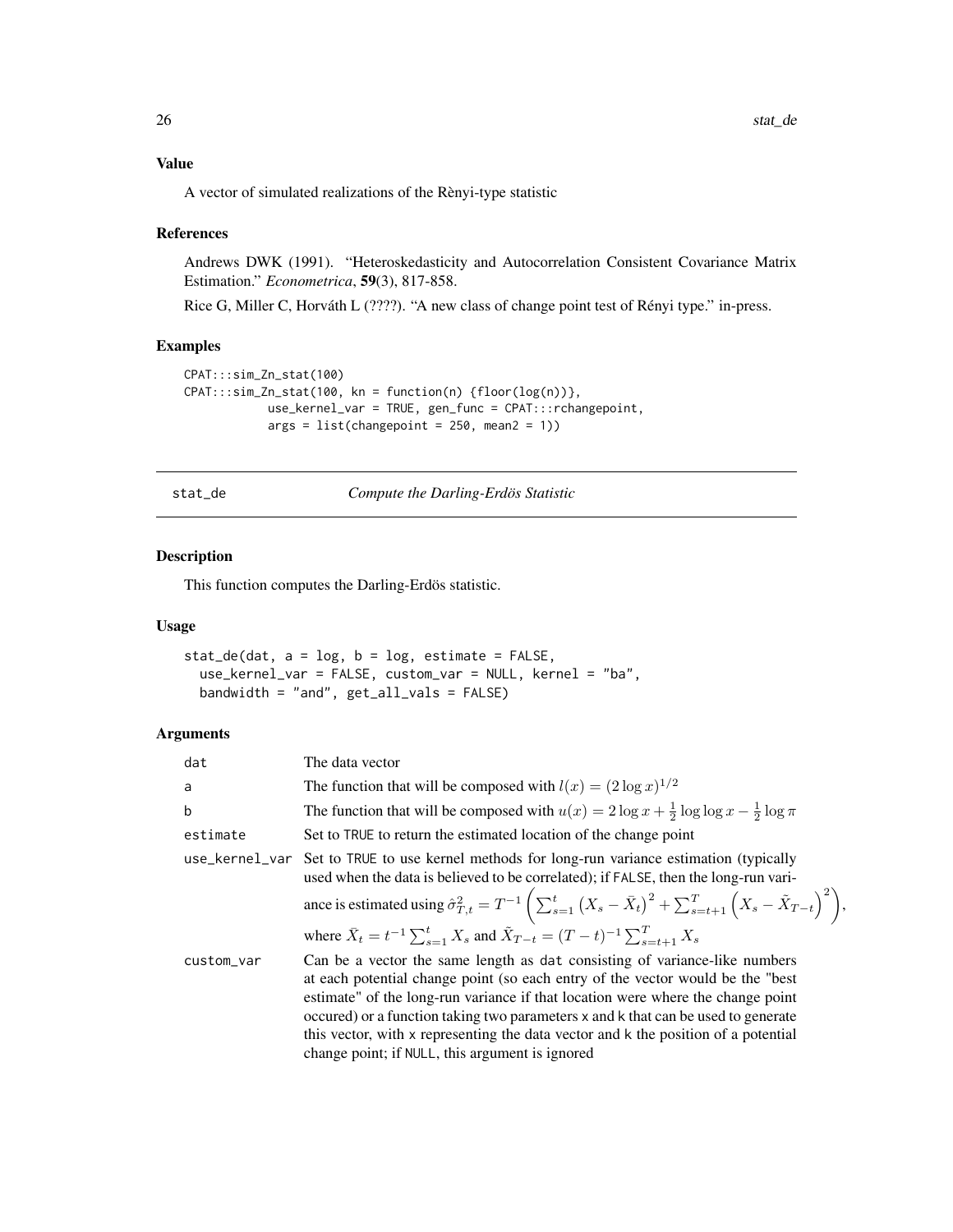#### <span id="page-26-0"></span>stat\_hs 27

| kernel       | If character, the identifier of the kernel function as used in <b>coint Reg</b> (see getLongRunVar); |
|--------------|------------------------------------------------------------------------------------------------------|
|              | if function, the kernel function to be used for long-run variance estimation (de-                    |
|              | fault is the Bartlett kernel in $cointReg$ )                                                         |
| bandwidth    | If character, the identifier for how to compute the bandwidth as defined in coin-                    |
|              | <b>tReg</b> (see getBandwidth); if function, a function to use for computing the band-               |
|              | width; if numeric, the bandwidth value to use (the default is to use Andrews'                        |
|              | method, as used in $cointReg$ )                                                                      |
| get_all_vals | If TRUE, return all values for the statistic at every tested point in the data set                   |

#### Details

If  $\bar{A}_T(\tau, t_T)$  is the weighted and trimmed CUSUM statistic with weighting parameter  $\tau$  and trimming parameter  $t_T$  (see [stat\\_Vn](#page-28-1)), then the Darling-Erdös statistic is

$$
l(a_T)\bar{A}_T(1/2,1) - u(b_T)
$$

with  $l(x) = \sqrt{2 \log x}$  and  $u(x) = 2 \log x + \frac{1}{2} \log \log x - \frac{1}{2} \log \pi$  (log x is the natural logarithm of x). The parameter a corresponds to  $a_T$  and b to  $b_T$ ; these are both log by default.

See (Rice et al. ) to learn more.

#### Value

If both estimate and get\_all\_vals are FALSE, the value of the test statistic; otherwise, a list that contains the test statistic and the other values requested (if both are TRUE, the test statistic is in the first position and the estimated changg point in the second)

# References

Rice G, Miller C, Horváth L (????). "A new class of change point test of Rényi type." in-press.

# Examples

```
CPAT:::stat_de(rnorm(1000))
CPAT:::stat_de(rnorm(1000), use_kernel_var = TRUE, bandwidth = "nw", kernel = "bo")
```
<span id="page-26-1"></span>

stat\_hs *Compute the Hidalgo-Seo Statistic*

# **Description**

This function computes the Hidalgo-Seo statistic for a change in mean model.

#### Usage

```
stat_hs(dat, estimate = FALSE, corr = TRUE, get_all_vals = FALSE,
  custom_var = NULL, use_kernel_var = FALSE, kernel = "ba",
 bandwidth = "and")
```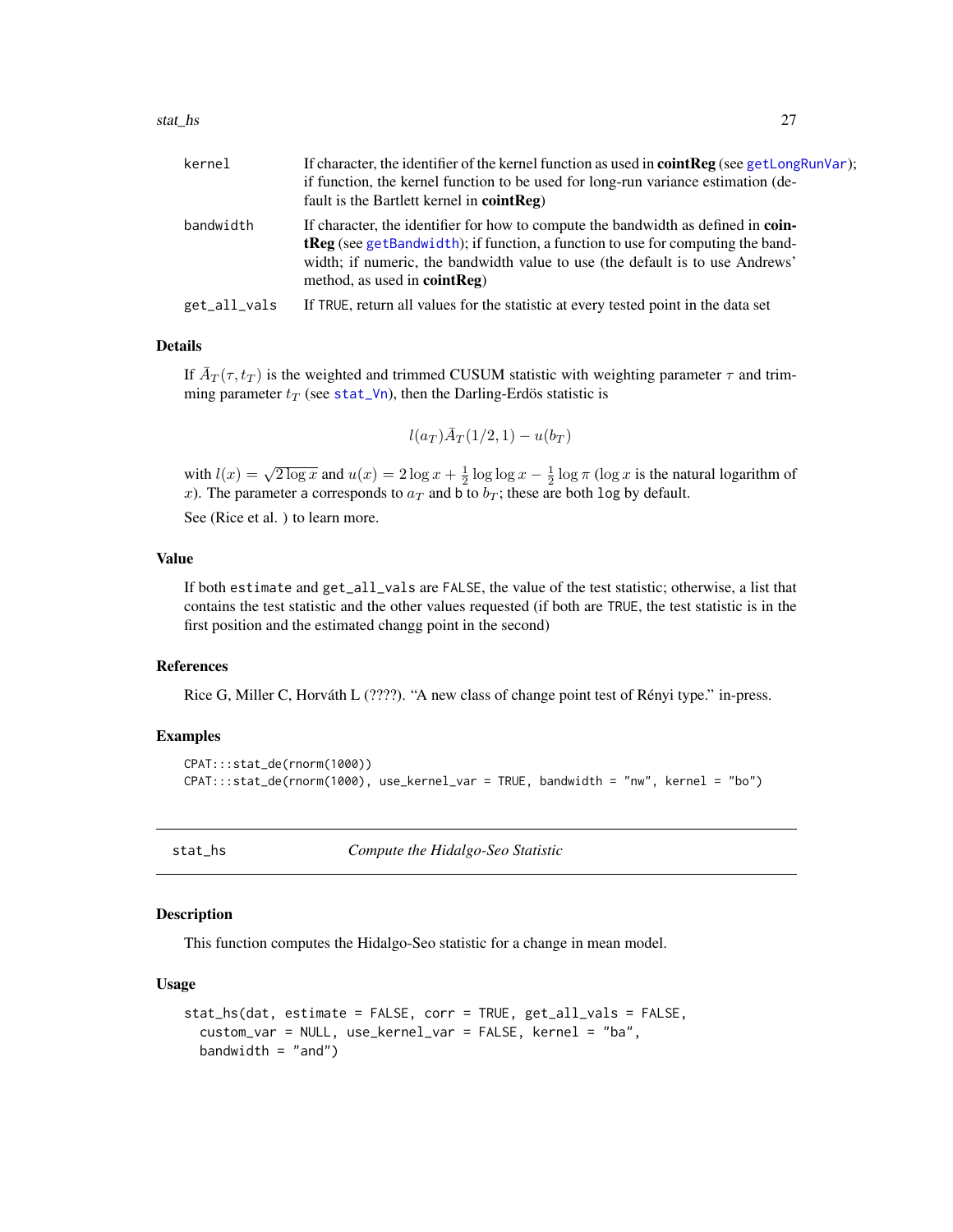#### <span id="page-27-0"></span>Arguments

| dat          | The data vector                                                                                                                                                                                                                                                                                                                                                                                                                                                                                                      |  |
|--------------|----------------------------------------------------------------------------------------------------------------------------------------------------------------------------------------------------------------------------------------------------------------------------------------------------------------------------------------------------------------------------------------------------------------------------------------------------------------------------------------------------------------------|--|
| estimate     | Set to TRUE to return the estimated location of the change point                                                                                                                                                                                                                                                                                                                                                                                                                                                     |  |
| corr         | If TRUE, the long-run variance will be computed under the assumption of corre-<br>lated residuals; ignored if custom_var is not NULL or use_kernel_var is TRUE                                                                                                                                                                                                                                                                                                                                                       |  |
| get_all_vals | If TRUE, return all values for the statistic at every tested point in the data set                                                                                                                                                                                                                                                                                                                                                                                                                                   |  |
| custom var   | Can be a vector the same length as dat consisting of variance-like numbers<br>at each potential change point (so each entry of the vector would be the "best<br>estimate" of the long-run variance if that location were where the change point<br>occured) or a function taking two parameters x and k that can be used to generate<br>this vector, with x representing the data vector and k the position of a potential<br>change point; if NULL, this argument is ignored                                        |  |
|              | use_kernel_var Set to TRUE to use kernel methods for long-run variance estimation (typically<br>used when the data is believed to be correlated); if FALSE, then the long-run vari-<br>ance is estimated using $\hat{\sigma}_{T,t}^2 = T^{-1} \left( \sum_{s=1}^t (X_s - \bar{X}_t)^2 + \sum_{s=t+1}^T (X_s - \tilde{X}_{T-t})^2 \right),$<br>where $\bar{X}_t = t^{-1} \sum_{s=1}^t X_s$ and $\tilde{X}_{T-t} = (T-t)^{-1} \sum_{s=t+1}^T X_s;$ if <code>custom_var</code><br>is not NULL, this argument is ignored |  |
| kernel       | If character, the identifier of the kernel function as used in <b>cointReg</b> (see getLongRunVar);<br>if function, the kernel function to be used for long-run variance estimation (de-<br>fault is the Bartlett kernel in $cointReg$ )                                                                                                                                                                                                                                                                             |  |
| bandwidth    | If character, the identifier for how to compute the bandwidth as defined in coin-<br>tReg (see getBandwidth); if function, a function to use for computing the band-<br>width; if numeric, the bandwidth value to use (the default is to use Andrews'<br>method, as used in cointReg)                                                                                                                                                                                                                                |  |

#### Details

For a data set  $x_t$  with n observations, the test statistic is

$$
\max_{1 \leq s \leq n-1} (\mathcal{L}\mathcal{M}(s) - B_n)/A_n
$$

where  $\hat{u}_t = x_t - \bar{x}$  ( $\bar{x}$  is the sample mean),  $a_n = (2 \log \log n)^{1/2}$ ,  $b_n = a_n^2 - \frac{1}{2} \log \log \log n$  $\log \Gamma(1/2)$ ,  $A_n = b_n/a_n^2$ ,  $B_n = b_n^2/a_n^2$ ,  $\hat{\Delta} = \hat{\sigma}^2 = n^{-1} \sum_{t=1}^n \hat{u}_t^2$ , and  $\mathcal{LM}(s) = n(n - 1)$  $(s)^{-1} s^{-1} \hat{\Delta}^{-1} \left( \sum_{t=1}^{s} \hat{u}_t \right)^2$ .

If corr is FALSE, then the residuals are assumed to be uncorrelated. Otherwise, the residuals are assumed to be correlated and  $\hat{\Delta} = \hat{\gamma}(0) + 2\sum_{j=1}^{\lfloor \sqrt{n} \rfloor} (1 - \frac{j}{\sqrt{n}})$  $(\frac{\pi}{n})\hat{\gamma}(j)$  with  $\hat{\gamma}(j) = \frac{1}{n}\sum_{t=1}^{n-j} \hat{u}_t \hat{u}_{t+j}$ .

This statistic was presented in (Hidalgo and Seo 2013).

# Value

If both estimate and get\_all\_vals are FALSE, the value of the test statistic; otherwise, a list that contains the test statistic and the other values requested (if both are TRUE, the test statistic is in the first position and the estimated change point in the second)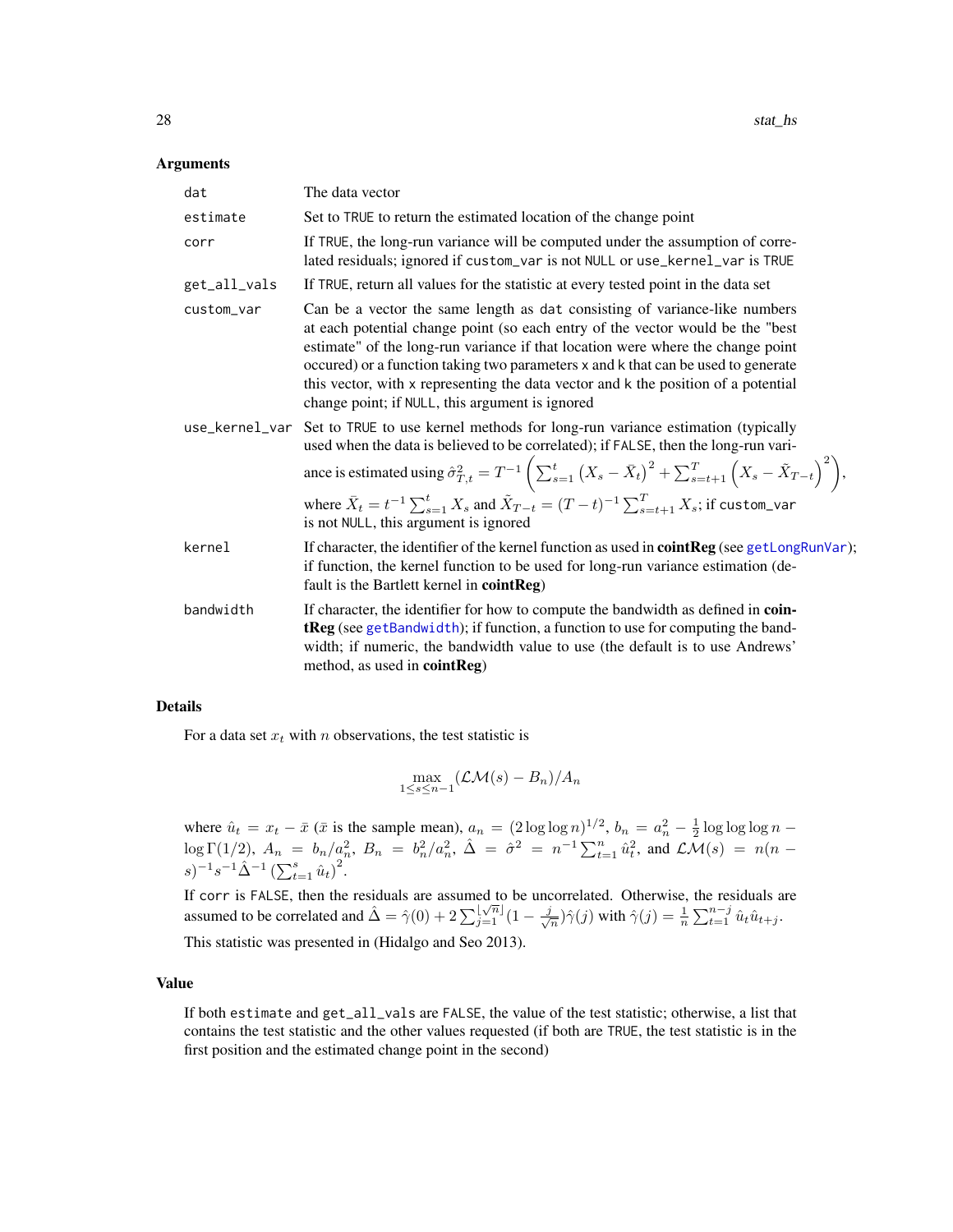#### <span id="page-28-0"></span>stat\_Vn 29

# References

Hidalgo J, Seo MH (2013). "Testing for structural stability in the whole sample." *Journal of Econometrics*, 175(2), 84 - 93. ISSN 0304-4076, doi: [10.1016/j.jeconom.2013.02.008,](http://doi.org/10.1016/j.jeconom.2013.02.008) [http:](http://www.sciencedirect.com/science/article/pii/S0304407613000626) [//www.sciencedirect.com/science/article/pii/S0304407613000626](http://www.sciencedirect.com/science/article/pii/S0304407613000626).

#### Examples

CPAT:::stat\_hs(rnorm(1000)) CPAT:::stat\_hs(rnorm(1000), corr = FALSE)

<span id="page-28-1"></span>stat\_Vn *Compute the CUSUM Statistic*

# Description

This function computes the CUSUM statistic (and can compute weighted/trimmed variants, depending on the values of kn and tau).

# Usage

```
stat_Vn(dat, kn = function(n) { 1 }, tau = 0, estimate = FALSE,
 use_kernel_var = FALSE, custom_var = NULL, kernel = "ba",
 bandwidth = "and", get_all_vals = FALSE)
```
# Arguments

| dat        | The data vector                                                                                                                                                                                                                                                                                                                                                                                                                                                                |
|------------|--------------------------------------------------------------------------------------------------------------------------------------------------------------------------------------------------------------------------------------------------------------------------------------------------------------------------------------------------------------------------------------------------------------------------------------------------------------------------------|
| kn         | A function corresponding to the trimming parameter $t_T$ in the trimmed CUSUM<br>variant; by default, is a function returning 1 (for no trimming)                                                                                                                                                                                                                                                                                                                              |
| tau        | The weighting parameter $\tau$ for the weighted CUSUM statistic; by default, is 0<br>(for no weighting)                                                                                                                                                                                                                                                                                                                                                                        |
| estimate   | Set to TRUE to return the estimated location of the change point                                                                                                                                                                                                                                                                                                                                                                                                               |
|            | use_kernel_var Set to TRUE to use kernel methods for long-run variance estimation (typically<br>used when the data is believed to be correlated); if FALSE, then the long-run vari-                                                                                                                                                                                                                                                                                            |
|            | ance is estimated using $\hat{\sigma}_{T,t}^2 = T^{-1} \left( \sum_{s=1}^t (X_s - \bar{X}_t)^2 + \sum_{s=t+1}^T (X_s - \tilde{X}_{T-t})^2 \right),$                                                                                                                                                                                                                                                                                                                            |
|            | where $\bar{X}_t = t^{-1} \sum_{s=1}^t X_s$ and $\tilde{X}_{T-t} = (T-t)^{-1} \sum_{s=t+1}^T X_s$                                                                                                                                                                                                                                                                                                                                                                              |
| custom_var | Can be a vector the same length as dat consisting of variance-like numbers<br>at each potential change point (so each entry of the vector would be the "best"<br>estimate" of the long-run variance if that location were where the change point<br>occured) or a function taking two parameters x and k that can be used to generate<br>this vector, with x representing the data vector and k the position of a potential<br>change point; if NULL, this argument is ignored |
| kernel     | If character, the identifier of the kernel function as used in <b>cointReg</b> (see getLongRunVar);<br>if function, the kernel function to be used for long-run variance estimation (de-<br>fault is the Bartlett kernel in $cointReg$ )                                                                                                                                                                                                                                       |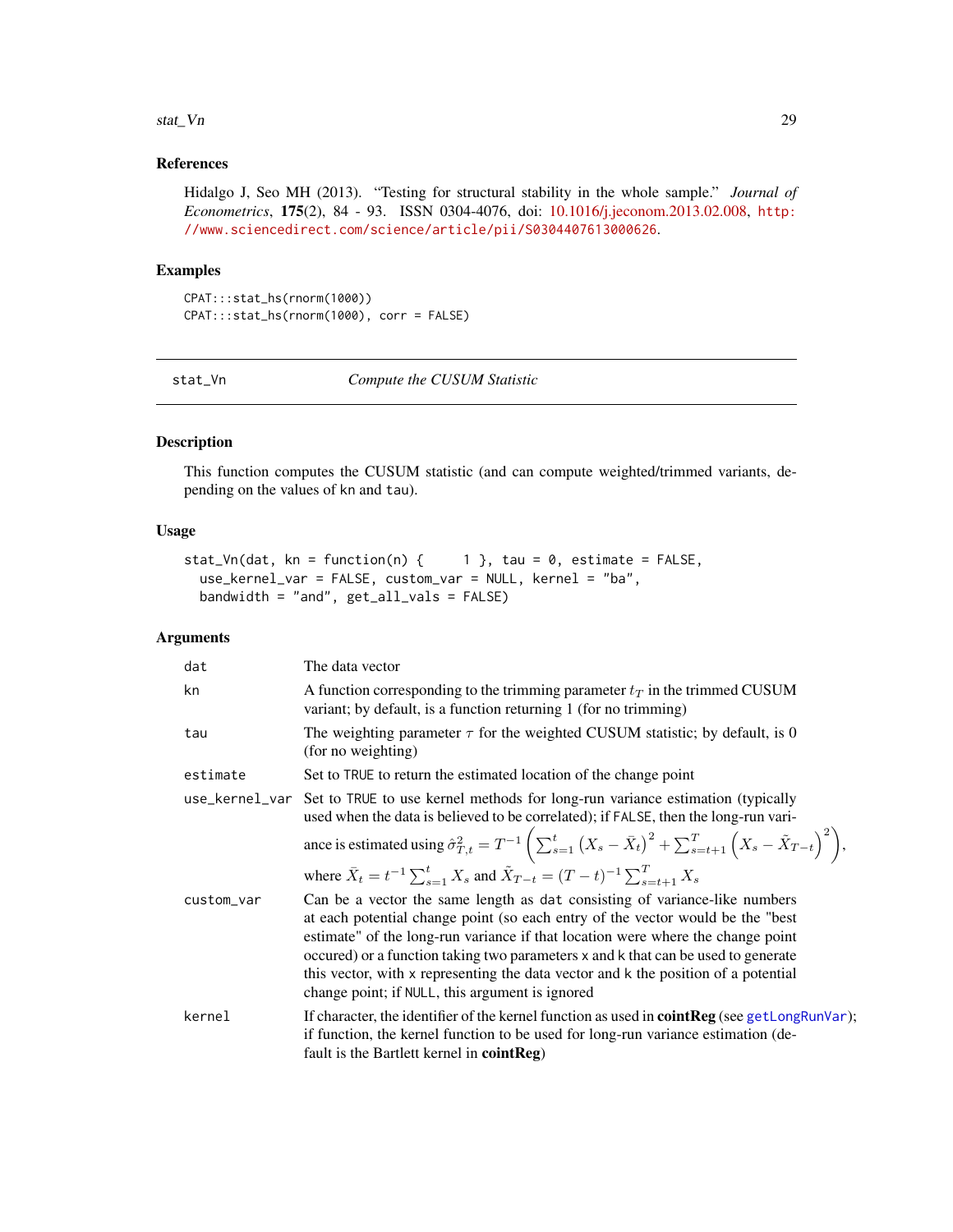<span id="page-29-0"></span>

| bandwidth    | If character, the identifier for how to compute the bandwidth as defined in coin-<br><b>tReg</b> (see getBandwidth); if function, a function to use for computing the band-<br>width; if numeric, the bandwidth value to use (the default is to use Andrews'<br>method, as used in $cointReg$ ) |
|--------------|-------------------------------------------------------------------------------------------------------------------------------------------------------------------------------------------------------------------------------------------------------------------------------------------------|
| get_all_vals | If TRUE, return all values for the statistic at every tested point in the data set                                                                                                                                                                                                              |
|              |                                                                                                                                                                                                                                                                                                 |

#### Details

The definition of the statistic is

$$
T^{-1/2} \max_{1 \le t \le T} \hat{\sigma}_{t,T}^{-1} \left| \sum_{s=1}^{t} X_s - \frac{t}{T} \sum_{s=1}^{T} \right|
$$

A more general version is

$$
T^{-1/2} \max_{t_T \le t \le T - t_T} \hat{\sigma}_{t,T}^{-1} \left( \frac{t}{T} \left( \frac{T-t}{T} \right) \right)^{\tau} \left| \sum_{s=1}^t X_s - \frac{t}{T} \sum_{s=1}^T \right|
$$

The parameter kn corresponds to the trimming parameter  $t_T$  and the parameter tau corresponds to  $\tau$ .

See (Rice et al. ) for more details.

#### Value

If both estimate and get\_all\_vals are FALSE, the value of the test statistic; otherwise, a list that contains the test statistic and the other values requested (if both are TRUE, the test statistic is in the first position and the estimated change point in the second)

#### References

Rice G, Miller C, Horváth L (????). "A new class of change point test of Rényi type." in-press.

```
CPAT:::stat_Vn(rnorm(1000))
CPAT:::stat\_Vn(rnorm(1000), kn = function(n) {0.1 * n}, tau = 1/2)CPAT:::stat_Vn(rnorm(1000), use_kernel_var = TRUE, bandwidth = "nw", kernel = "bo")
```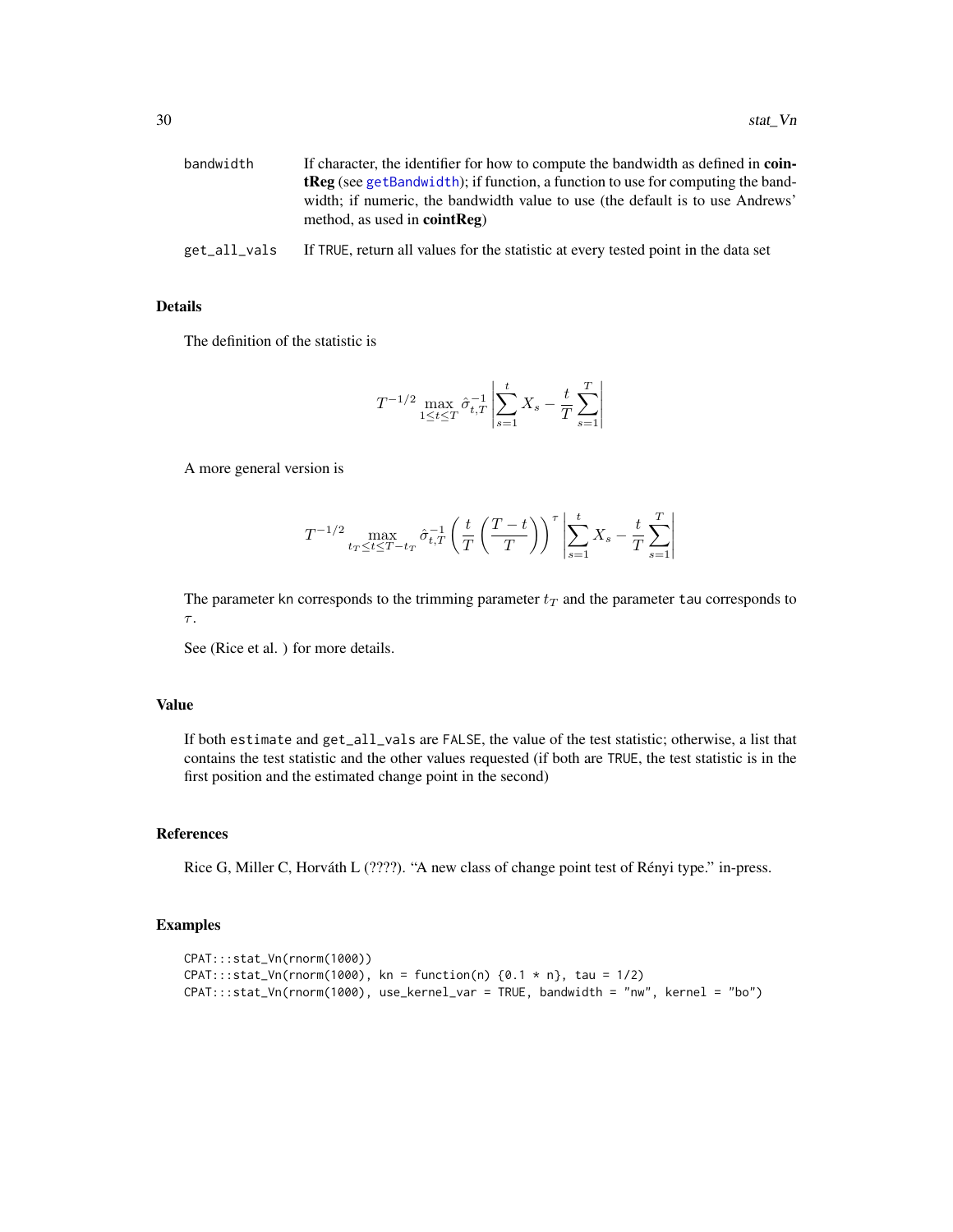<span id="page-30-1"></span><span id="page-30-0"></span>This function computes the Rényi-type statistic.

# Usage

```
stat_Zn(dat, kn = function(n) { floor(sqrt(n)) }, estimate = FALSE,
 use_kernel_var = FALSE, custom_var = NULL, kernel = "ba",
 bandwidth = "and", get_all_vals = FALSE)
```
# Arguments

| The data vector                                                                                                                                                                                                                                                                                                                                                                                                                                                                |  |
|--------------------------------------------------------------------------------------------------------------------------------------------------------------------------------------------------------------------------------------------------------------------------------------------------------------------------------------------------------------------------------------------------------------------------------------------------------------------------------|--|
| A function corresponding to the trimming parameter $t_T$ ; by default, the square<br>root function                                                                                                                                                                                                                                                                                                                                                                             |  |
| Set to TRUE to return the estimated location of the change point                                                                                                                                                                                                                                                                                                                                                                                                               |  |
| use_kernel_var Set to TRUE to use kernel methods for long-run variance estimation (typically<br>used when the data is believed to be correlated); if FALSE, then the long-run vari-                                                                                                                                                                                                                                                                                            |  |
| ance is estimated using $\hat{\sigma}_{T,t}^2 = T^{-1} \left( \sum_{s=1}^t (X_s - \bar{X}_t)^2 + \sum_{s=t+1}^T (X_s - \tilde{X}_{T-t})^2 \right),$                                                                                                                                                                                                                                                                                                                            |  |
| where $\bar{X}_t = t^{-1} \sum_{s=1}^t X_s$ and $\tilde{X}_{T-t} = (T-t)^{-1} \sum_{s=t+1}^T X_s$ ; if custom_var<br>is not NULL, this argument is ignored                                                                                                                                                                                                                                                                                                                     |  |
| Can be a vector the same length as dat consisting of variance-like numbers<br>at each potential change point (so each entry of the vector would be the "best"<br>estimate" of the long-run variance if that location were where the change point<br>occured) or a function taking two parameters x and k that can be used to generate<br>this vector, with x representing the data vector and k the position of a potential<br>change point; if NULL, this argument is ignored |  |
| If character, the identifier of the kernel function as used in <b>cointReg</b> (see getLongRunVar);<br>if function, the kernel function to be used for long-run variance estimation (de-<br>fault is the Bartlett kernel in cointReg)                                                                                                                                                                                                                                          |  |
| If character, the identifier for how to compute the bandwidth as defined in coin-<br>tReg (see getBandwidth); if function, a function to use for computing the band-<br>width; if numeric, the bandwidth value to use (the default is to use Andrews'<br>method, as used in cointReg)                                                                                                                                                                                          |  |
| If TRUE, return all values for the statistic at every tested point in the data set                                                                                                                                                                                                                                                                                                                                                                                             |  |
|                                                                                                                                                                                                                                                                                                                                                                                                                                                                                |  |

#### Details

The definition of the statistic is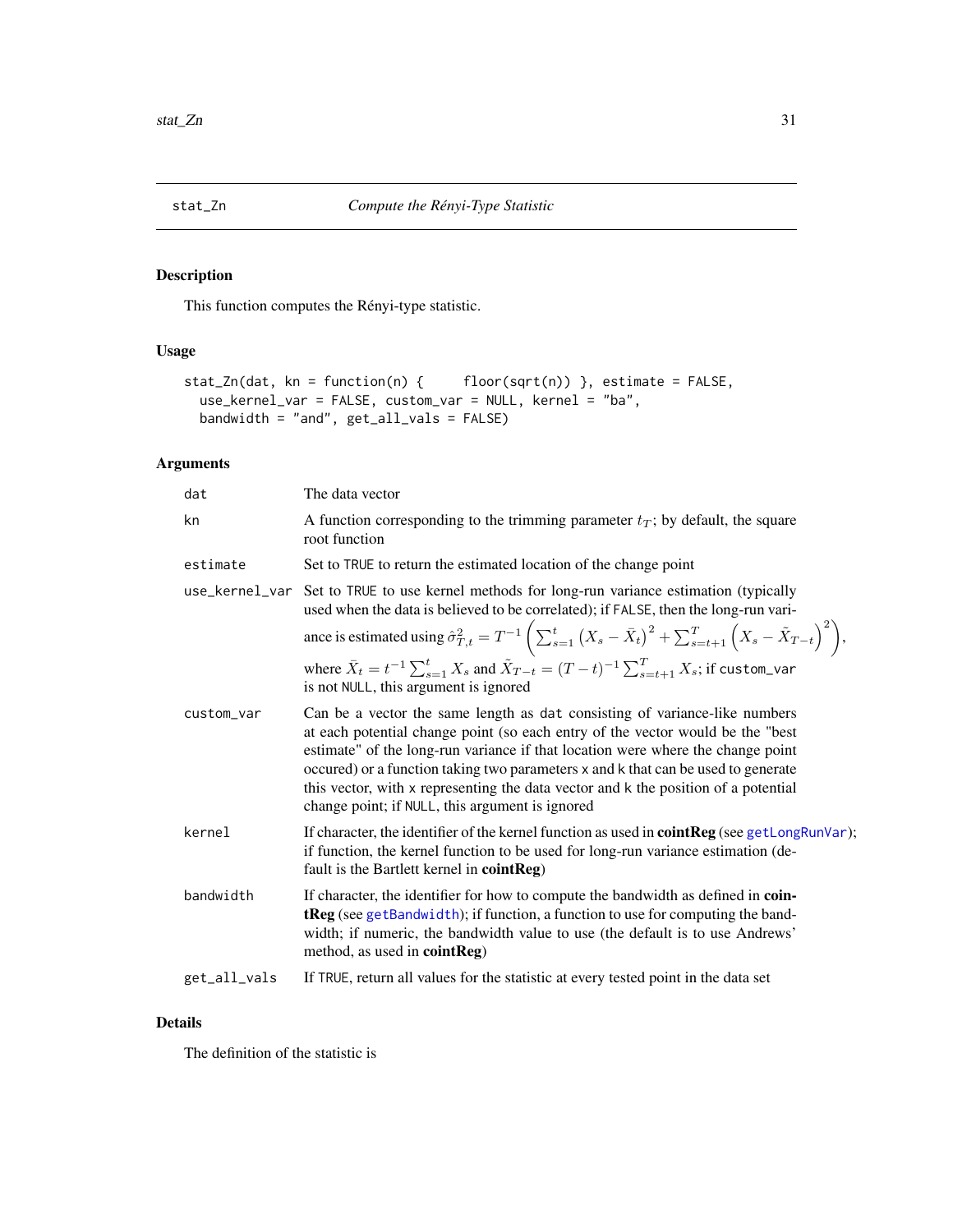<span id="page-31-0"></span>
$$
\frac{32}{}
$$

$$
\max_{t_T \le t \le T - t_T} \hat{\sigma}_{t,T}^{-1} \left| t^{-1} \sum_{s=1}^t X_s - (T - t)^{-1} \sum_{s=t+1}^T X_s \right|
$$

The parameter kn corresponds to the trimming parameter  $t_T$ .

# Value

If both estimate and get\_all\_vals are FALSE, the value of the test statistic; otherwise, a list that contains the test statistic and the other values requested (if both are TRUE, the test statistic is in the first position and the estimated change point in the second)

#### Examples

```
CPAT:::stat_Zn(rnorm(1000))
CPAT:::stat_Zn(rnorm(1000), kn = function(n) {floor(log(n))})
CPAT:::stat_Zn(rnorm(1000), use_kernel_var = TRUE, bandwidth = "nw",
               kernel = "bo")
```
# %s% *Concatenate (With Space)*

# Description

Concatenate and form strings (with space separation)

# Usage

x %s% y

# Arguments

| X | One object     |
|---|----------------|
| y | Another object |

#### Value

A string combining x and y with a space separating them

# Examples

`%s%` <- CPAT:::`%s%` "Hello" %s% "world"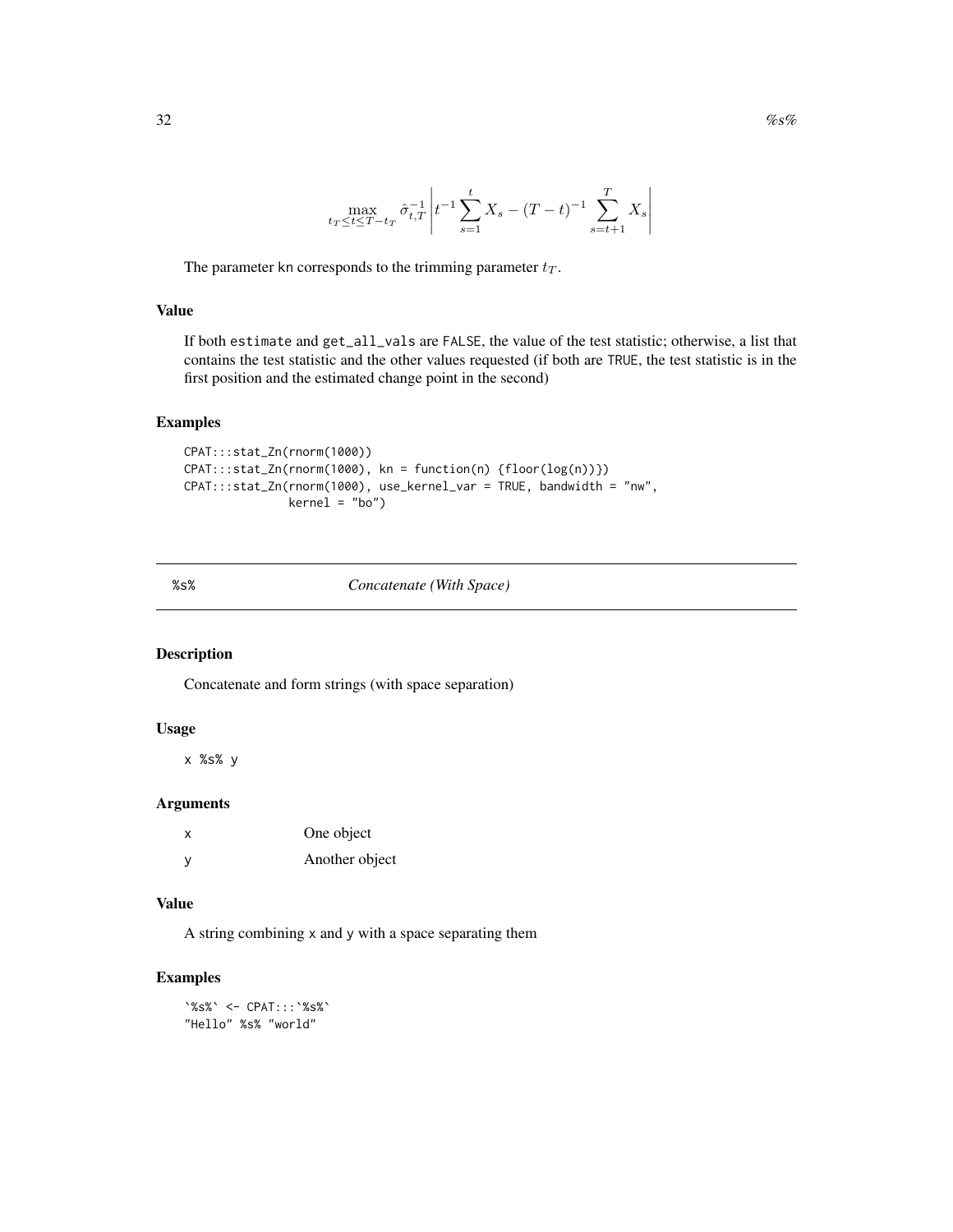<span id="page-32-0"></span>

Concatenate and form strings (no space separation)

# Usage

x %s0% y

# Arguments

| $\boldsymbol{\mathsf{x}}$ | One object     |
|---------------------------|----------------|
| y                         | Another object |

# Value

A string combining x and y

# Examples

`%s0%` <- CPAT:::`%s0%` "Hello" %s0% "world"